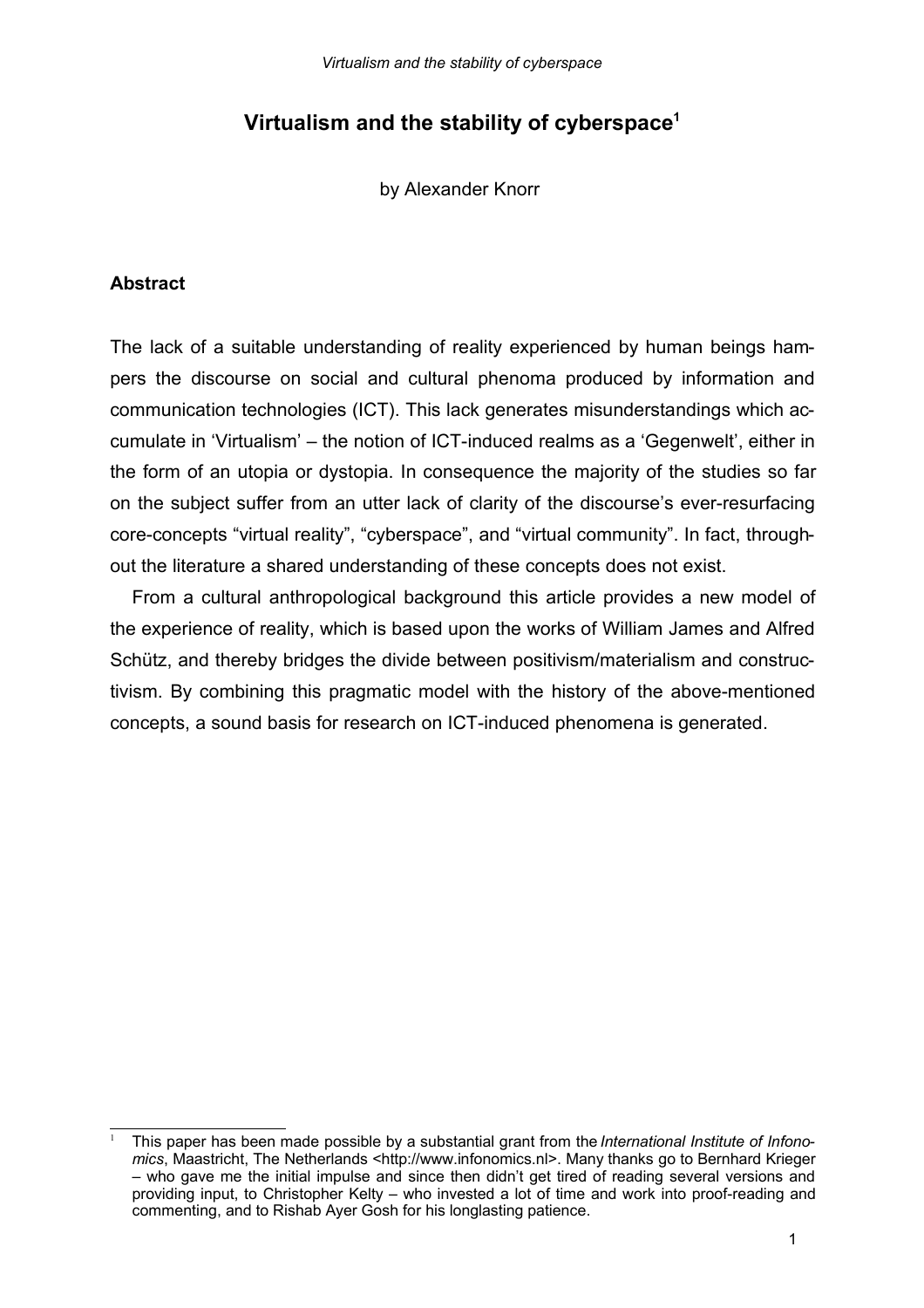# **Introduction**

*"I'm not a techie. I don't know how these things work. But I like what they do, and the new human processes that they generate."* (Gibson & Salza 1994) **WILLIAM GIBSON** 

Since the beginning of the 1990s social and cultural phenomena based on computermediated communication (CMC) have become more and more the focus of scientific examination and reflection. (For an overview see Hine 2000:14-40) Principally, sociologists, media-, and communications-scientists cope with this issue, but economists (Castronova 2001) and lawyers (Lastowka and Hunter 2003) also participate in the discussion and add research material to it. Social and Cultural anthropological publications have just begun to surface in this context, (Helmers 1994, Hakken 1999, Miller & Slater 2000) but the trend points upwards, reacting to the explicit demand. (Escobar 1994, Hakken 1996, Wittel 2000)

The internet and other ICTs not only provide the social/cultural anthropologist with a range of new research tools, (Schwimmer 1996, Stone 1997) but also societal changes which are attributed to the introduction of recent ICTs have caused quite some interest in the discipline of 'traditional' anthropology. (Pfaffenberger 1992) Online interaction, especially, is apt to constitute a new field of research.

The latter's vicinity is often labeled by terms such as "cyberspace" or "virtual reality". The notion that *"virtual reality is primarily an imaginative rather than a sensory experience"* (Rheingold 1993:46), has had some impact on the related research, (e.g. Reid 1994 and 1995, Markham 1998) and definitely is a step ahead in the understanding of "virtual reality". Simultaneously it means striding on a slippery path, because this notion implies that there is an objectivizable difference between imaginative and sensory experiences. But constructivism and experimental psychology have shown, (Segal 1986, Watzlawick 1976, 1984) that every experience is a construction accomplished by the mind – including the ones triggered by sensorial input. (Crick 1994, Noë 2002) In the context of the internet the "problem of reality" (Schütz 1945, 1953) has become virulent anew. Most of the studies done on the experience of the internet suffer from the absence of a solution to this problem: there seems to be no practicable model of reality as experienced by human beings. The helplessness in this issue is manifested in the all-too-often used dichotomy reality vs. virtual reality. (see e.g. Bricken 1990, Chesher 1994, Reid 1996, Paccagnella 1997, Markham 1998, Weijdom 1998, Wellman and Gulia 1998, Søby 1998)

2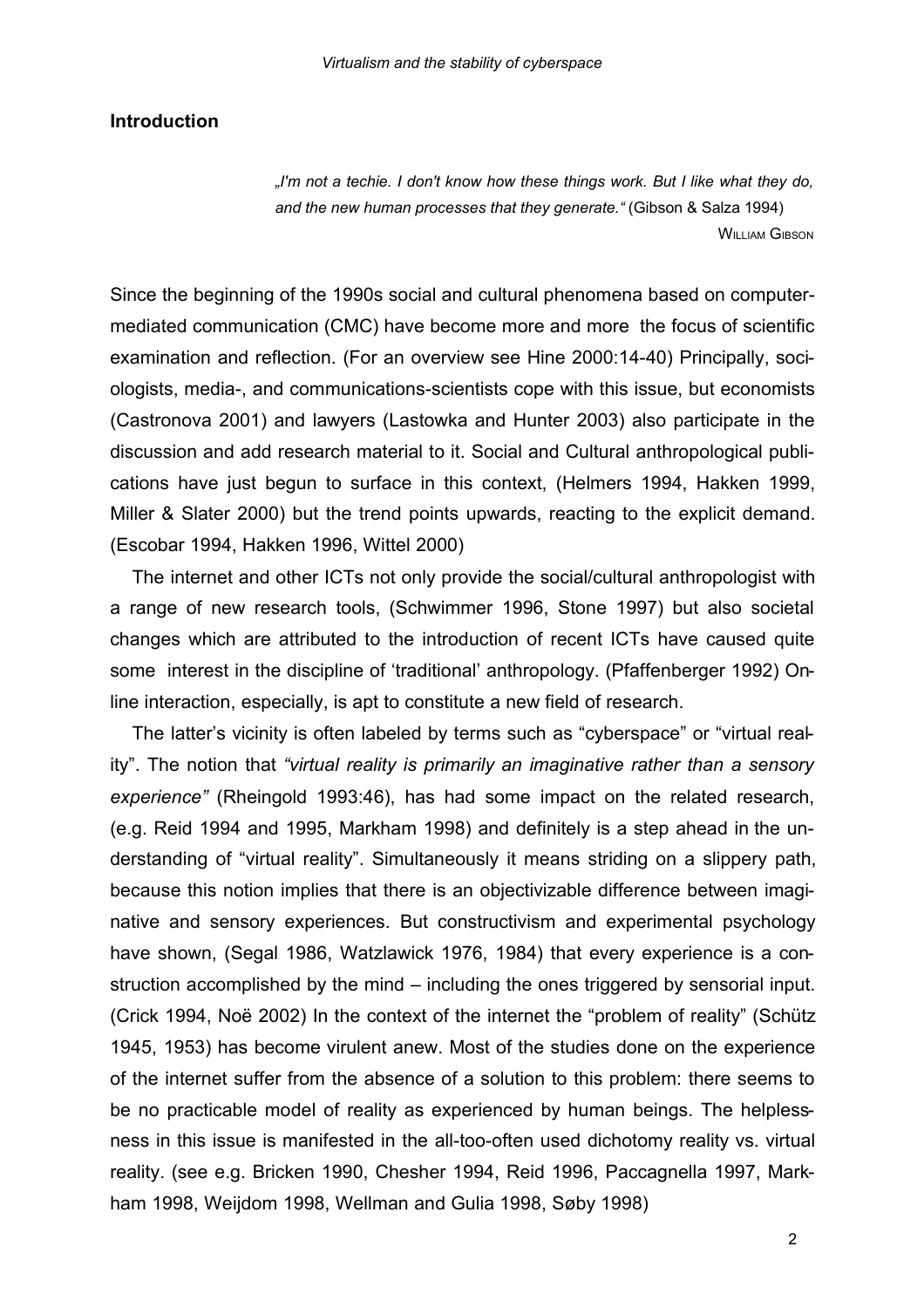But does it make sense to label environments as either "virtual" or "real"? *"The origin of all reality is subjective, whatever excites and stimulizes our interest is real. To call a thing real means that this thing stands in a certain relation to ourselves."* (Schütz 1945:207) – The vital question is: Can it be *experienced* and if so, what degree of stability does it have?

## **A pragmatic concept of reality**

To be able to understand what people experience and call reality, we have to start from the most basic assumption possible: **Every single individual has the impression of "being in the world".** This implies that any individual is conscious of himself/herself and has the impression that there exists a world outside of this Self. (compare Reid 1998) This outer world commonly is felt and described as the world of physical things, which is experienced as the three dimensions of space plus time as a fourth dimension. Most of the time humans take this outer world as existent and hence call it "reality".

Nevertheless the Self has no direct access to the outer world. All that is experienced comes to the Self as information. The Self only envisions the outer physical world, because information about it streams to the Self, seemingly via the sensorial channels. The Self only knows from the body it feels to be attached to, because information about it – like pain, a bad stomach, an orgasm etc. – streams to the Self.<sup>2</sup>

In the light of this we come to the compelling conclusion: the outer world is a hypothesis. But then why is it, that by the overwhelming majority of human beings "reality" is so completely embraced and undoubted? In fact, it is accepted without reflection, that this outer world has ultimate ontological status.

The essential criterium whereby the hypothesis of the outer world is believed without reservation, is its *stability*. This stability consists of two aspects:

1. The outer world seems to function by laws. That means, we can conduct the same action as often as we want and, *ceteris paribus*, will always get the same feedback. (In fact this is the basis for the method of natural science which demands reproducibility of an effect to be able to call it "real".)

2. These laws seem to exist independently from ourselves,which means they can't be altered by our Self through acts of will. That does not mean that the outer world

<sup>2</sup> This argument is valid for the cartesian stance, as well as for the paradigm of the *body-subject* (Merleau-Ponty 2002[1945]).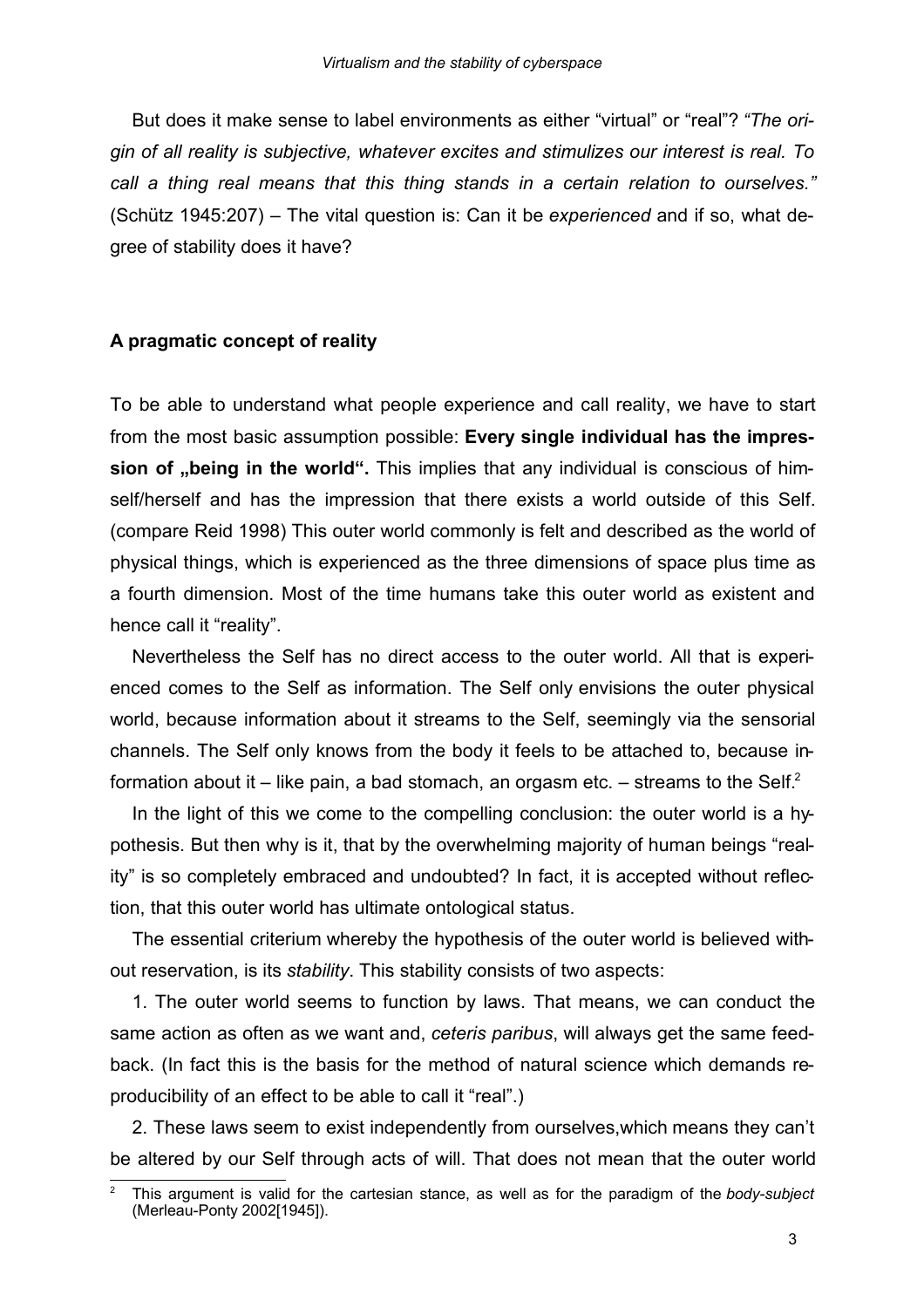cannot be altered – it obviously can. We sense ourselves not as mere spectators, but as integral parts of the outer world. As such we are able to act and our actions cause alterations. But our actions are limited by the outer world's laws, which themselves cannot be altered, only discovered and put to use.

A stunning aspect of human beings is the fact that we are able to perceive other worlds besides the one I called "the outer world." We are even able to regard ourselves to "be in" these worlds. There are the worlds of stories (novels, theatre, cinema), of daydreams and phantasies, of computer games, of nighttime dreams, and so on.

When, while reading a novel, we are grasped by the story, the outer world fades from our consciousness. Instead our mind becomes/is filled with vivid contents from the book: places, things, plants, animals, people. We have stepped away from the impression of the outer world into a reality which our mind constructs out of the information provided by the author and coded in the script of the book. *"You know, we open up the newspaper in the morning and we focus our eyes on these little inert bits of ink on the page, and we immediately hear voices and we see visions and we experience conversations happening in other places and times."* (Abram & London 1999, Abram 1996)

Despite of this astounding effect, the worlds of stories are far less stable then the outer world, since they lack interactivity. That means, the criteria of stability cannot be tested, as an individual can't "gear into" (Schütz 1945:209) this world, bring alterations about and see if the feedback is stable. Computer games for instance possess this feature and therefore are much easier to confuse with the outer world.

These realities which are separate from the outer world can be labeled *subjective realities* since they denote the constructions of a specific Self that are not necessarily shared with other individuals.

As I have started to talk about more than one reality – and already have described some of them – the definition of reality in the context of this discussion has to be specified. Obviously it is no longer acceptable to take the "experience of the outer world" as synonymous with the term "reality". Because of that I define: *A reality is a set of potential consciousness-contents able to give a Self the impression of being in a world.*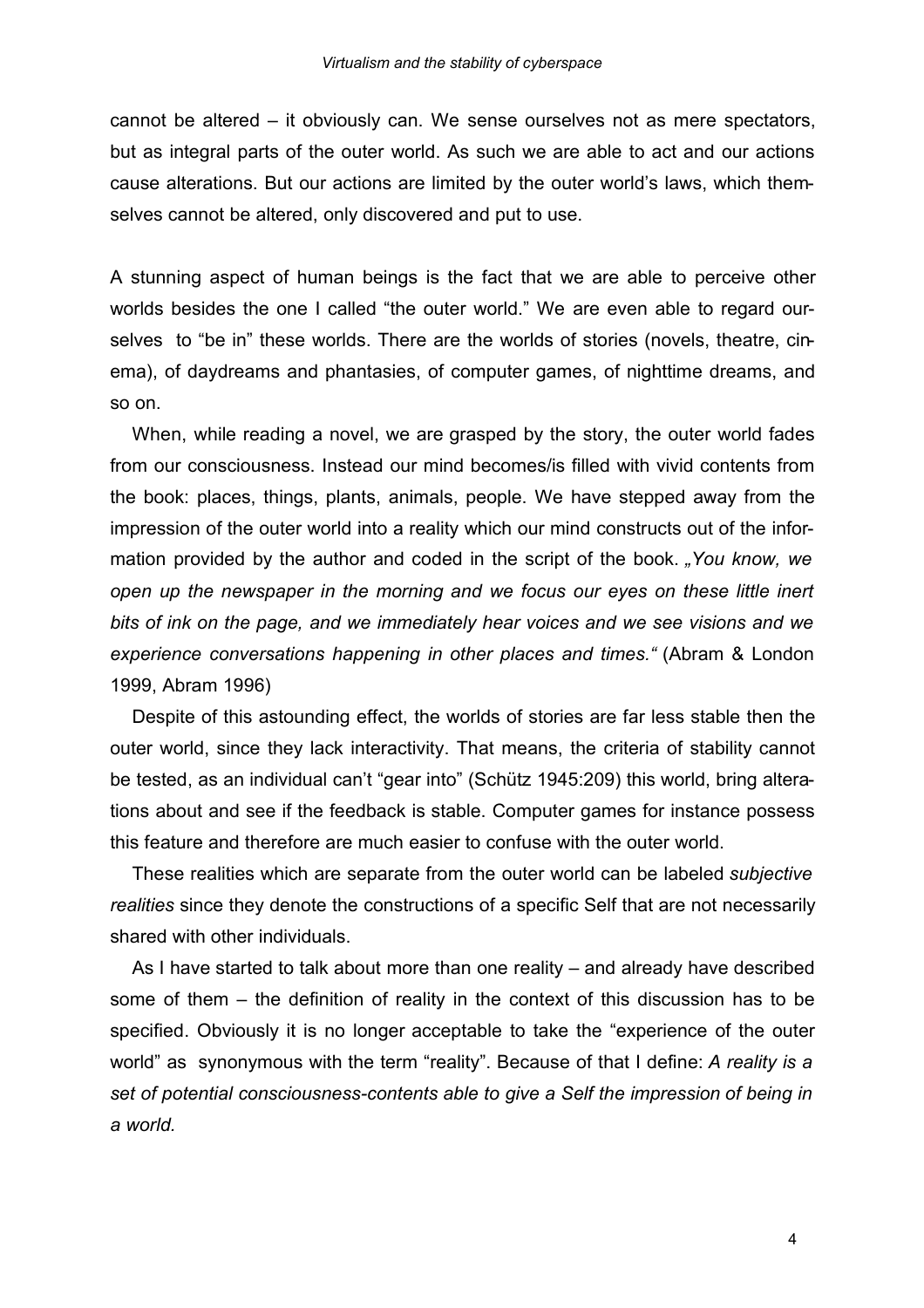All that raises the question of what happens if, for instance, an individual walks around in the outer world but tries to behave according to the rules of a computergame-world. Nothing will happen until a game-rule contradicts an outer-world-rule. In this case the outer world will prevail.

Let us posit an individual who has played a computer game intensively and for a long time. His/Her Self is so accustomed to what it can do in the game-world that it has completely embraced these abilities. If the individual now tries to jump from an outer-world sixth-floor balcony, the functioning of the outer world's rules will result in serious injury – irrespective of how hard the Self believes in the game-world's rules.

It seems that the rules inside the reality of the outer world are paramount to those of subjective realities. Humans base their actions upon what they *think* to be information and rules objectively stemming from the outer world. To put it in another way: upon the *paramount reality*. (James 1890, vol. 2:300-307) The paramount reality is sensed to be of the highest possible stability and is thought to be shared by all possible Selves equally. Only knowledge that has been gained by strict application of the method of natural science (Popper 1935, Miller 1999) seems to qualify as knowledge about the paramount reality, because this is the most suitable tool to discover stable phenomena and thereby generate reliable knowledge. <sup>3</sup> Knowledge about the paramount reality can be called reliable, if, and only if, actions based on it generate the anticipated consequences in the outer world – completely independent from whatever culture the acting individual is stemming. 4 (Redfield 1962 [1957], Tambiah 1990: 111-139)

But the idea of the paramount reality contains at least two problems:

1. Even if the outer world exists as an ontological absolutum, as materialistic philosophy suggests, no single Self can have direct access to it. (see e.g. von Foerster 1999, Watzlawick 1976, and 1984, Crick 1994, Baudrillard 1991) Therefore "paramount reality" remains a hypothesis – a perfectly sensible one to be embraced, if

<sup>3</sup> That does *not* mean, that only natural science is able to generate reliable knowledge. But only quests for knowledge which are based on a*rational stance* (Agassi 1977, Agassi & Jarvie 1987) towards experience and ideas do so.

<sup>4</sup> All this may sound like positivism, but certainly is not as I am speaking of knowledge about the paramount reality, and not of knowledge inside and/or about e.g. culturally shared subjective realities. Knowledge inside a culturally determined subjective reality is gained by means of the specific culture's knowledge-gaining system; knowledge about this culture is gained by means of the humanities and social science. None of these emic sciences (the humanities included) compellingly adopt natural science's method. But in their contexts they produce reliable knowledge, however not necessarily about paramount reality.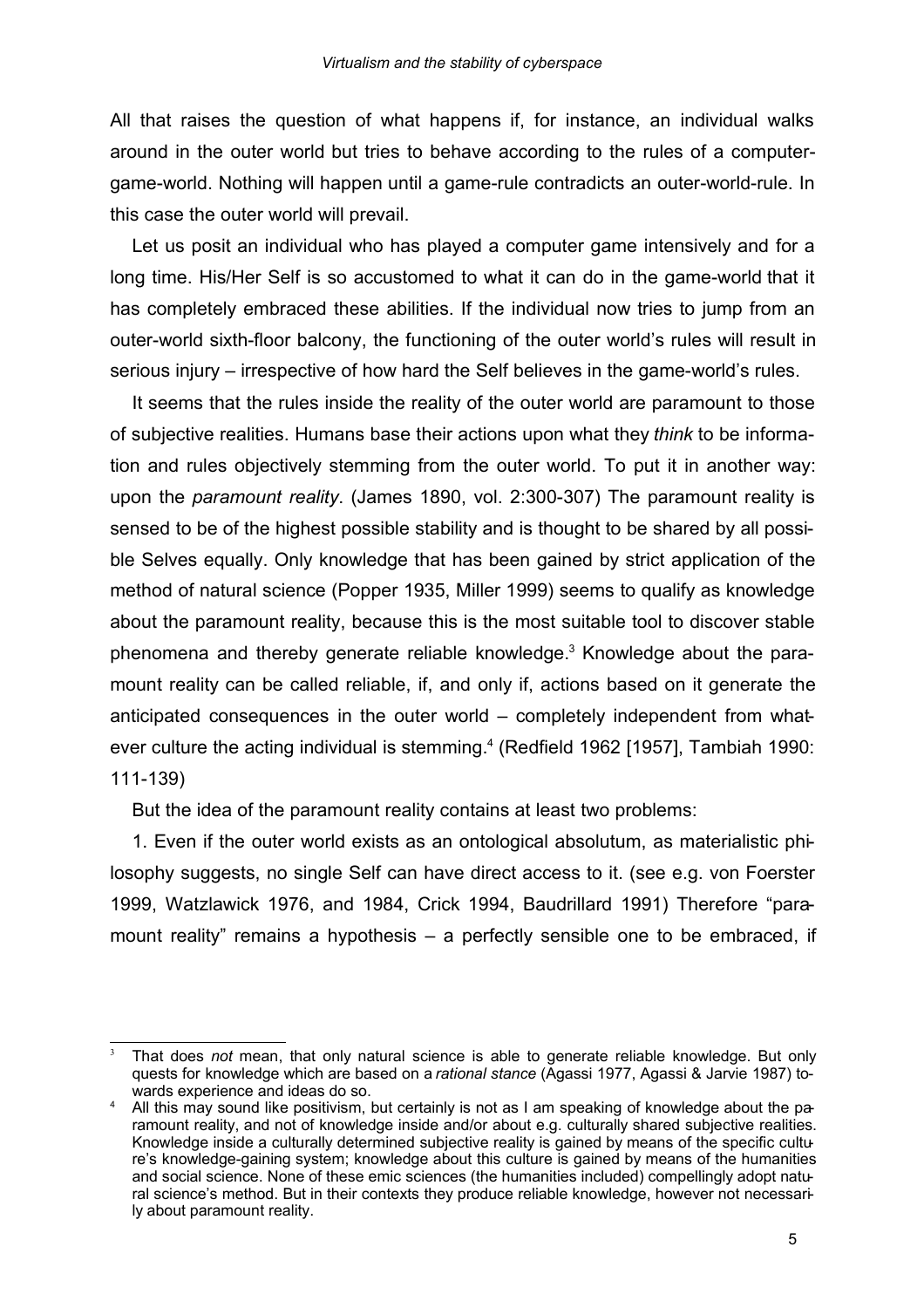one exclusively wants to do research on the non-human outer world, but not on the conduct of humans' lives.<sup>5</sup>

But if we want to scrutinize human behavior and actions, cultural, social, and psychological phenomena, we have to bear in mind that the paramount reality is a hypothesis because:

2. No human individual lives in a world constituted by the paramount reality only. (Tambiah 1990: 84-110) Most individuals unreflectedly *think*, that they do so, but that's utterly impossible, as every Self's mind is a product of its individual and cultural experiences. Therefore every Self feels itself to be in a world which is constituted by its very own *subjective paramount reality*.

This subjective paramount reality consists of different provinces resulting from the different types of experience. The individual shares some of these provinces – at least parts of them – with other individuals, like the realms of sensorial perception and culturally- and group-determined contents of the consciousness. There are no strict borders between the provinces, they may touch, overlap, and intersect, and certain contents may even shift from one to another.

As long as the attention<sup> $6$ </sup> of a Self is inside the borders of the subjective paramount reality, the Self *has the impression* of being in the outer world and acting according to the rules of the paramount reality. Two individuals can only succesfully interact – given the intentionality of actions – in the outer world, as long as attention rests inside the intersection of both of their subjective paramount realities. (Figure 1)

If attention leaves the subjective paramount reality, the Self will dwell in a subjective reality. When a Self's attention is completely focused on the consciousness-contents forming a subjective reality, the Self is totally immersed in this subjective reality and is not able to simultaneously reflect upon this circumstance. Reflection of this kind is a faculty of the subjective paramount reality and immediately destroys the immersion – the Self falls back into its subjective paramount reality.<sup>7</sup> *"Each world whilst*

<sup>&</sup>lt;sup>5</sup> This is not completely true, because in order to evaluate the reliability of scientific findings about the non-human outer world one has to look at how it was gained. And scientists actually are culturally determined humans, too. (See Kuhn 1962, Knorr-Cetina 1980).

As human attention only has limited resources, only a certain group of consciousness-contents can be actively aware to the Self. For this discussion the metaphor of "attention functioning like a search-light" is appropriate. (additionally Roessler 2000).

This can be verified by introspection. Take a crime thriller from the shelf and start to read. If the novel is written on a high level of the writer's craft, the information streaming to your Self will take you to the described places, experience the atmosphere, characters and so on. Just like in the David-Abram-quote above. In the very moment in which you think "I am among those characters" you are not anymore. They are gone and you are sitting there holding a book and think about what uncanny things text can do to your cognition. While reflecting you can *remember* that you were in the story, but you can't evoke the feeling to be there. Vice versa, while immersed in the story you can by no means at the same time be aware that you are reading a book.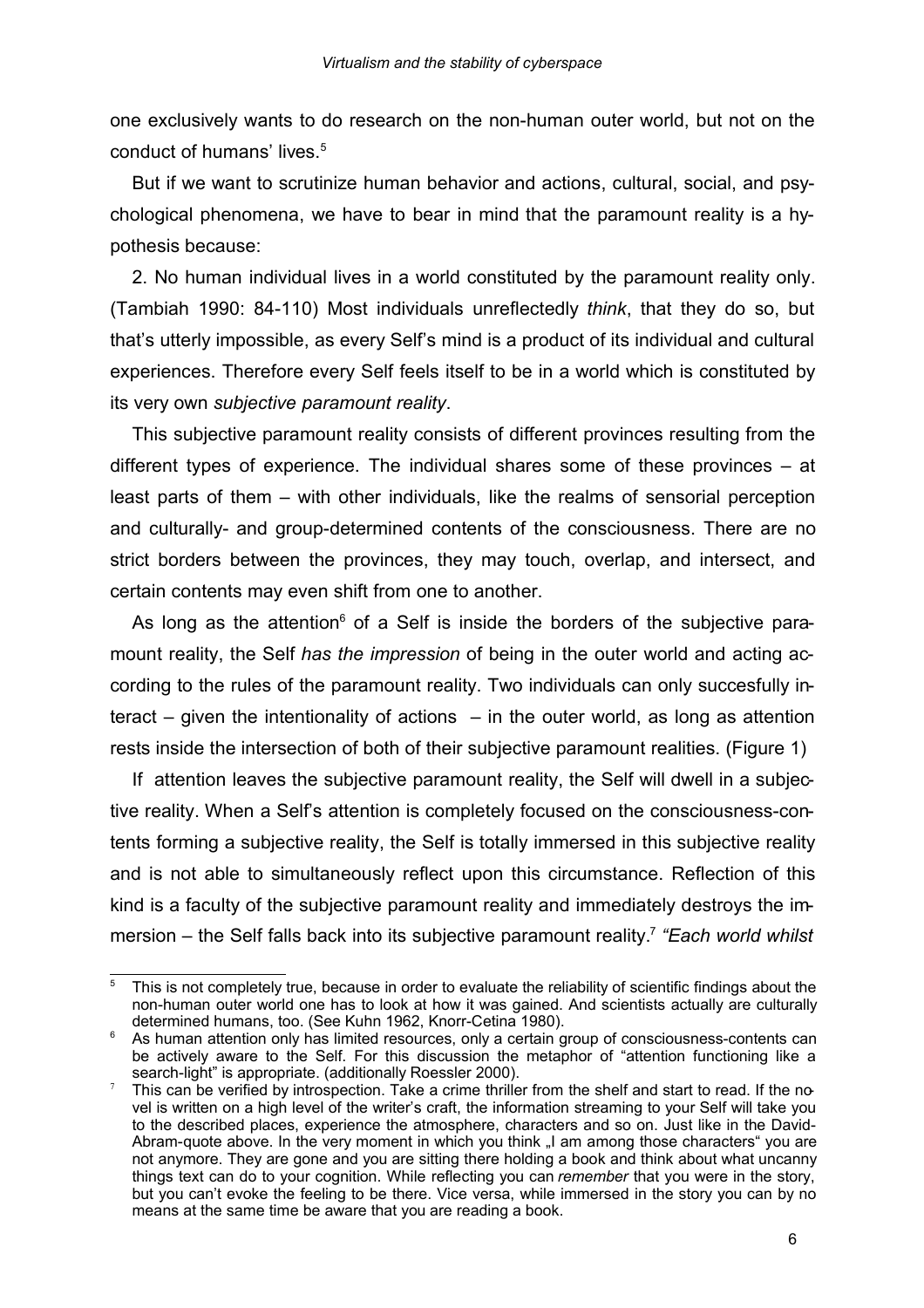*it is attended to is real after its own fashion; only the reality lapses with the attention."* (James 1890, vol. 2:293)

Of course subjective realities can be shared, too. In order to successfully play together in a multi-player computer game, the attention of the players has to be inside the shared subjective reality of the game.



Figure 1: The two ellipses represent the subjective paramount realities of two individual Selfs. The intersection of the ellipses represents the reality shared by this two Selfs. That means, if both Selfs' attention rests inside the intersection, the individuals can succesfully interact in the outer world. If we raise the number of ellipses to the number of all Selfs past, present, and future, I assume that there still is an area which is part of all ellipses. The contents of this area represent paramount reality as discovered by humankind – for they have the highest experiencable stability and are shared by all Selfs equally. (Inside there should be for instance the experience of gravity.)

Accordingly and with respect to the observation and analysis of human action and interaction "something is existent" means "it can be experienced", because everything which can be experienced by a human individual can become a basis for decisions regarding further actions. The consequences of this actions will be experienced by other individuals and provoke their reactions, and so on. (Basically that's how social and cultural phenomena emerge.) In addition everything existent that is experienced as stable has to be named "real".

Oddly enough an outside observer can be aware of both facts at the same time. When he sees you reading he can think: "Ah, he is sitting in his chair, reads a book and is completely immersed into that story."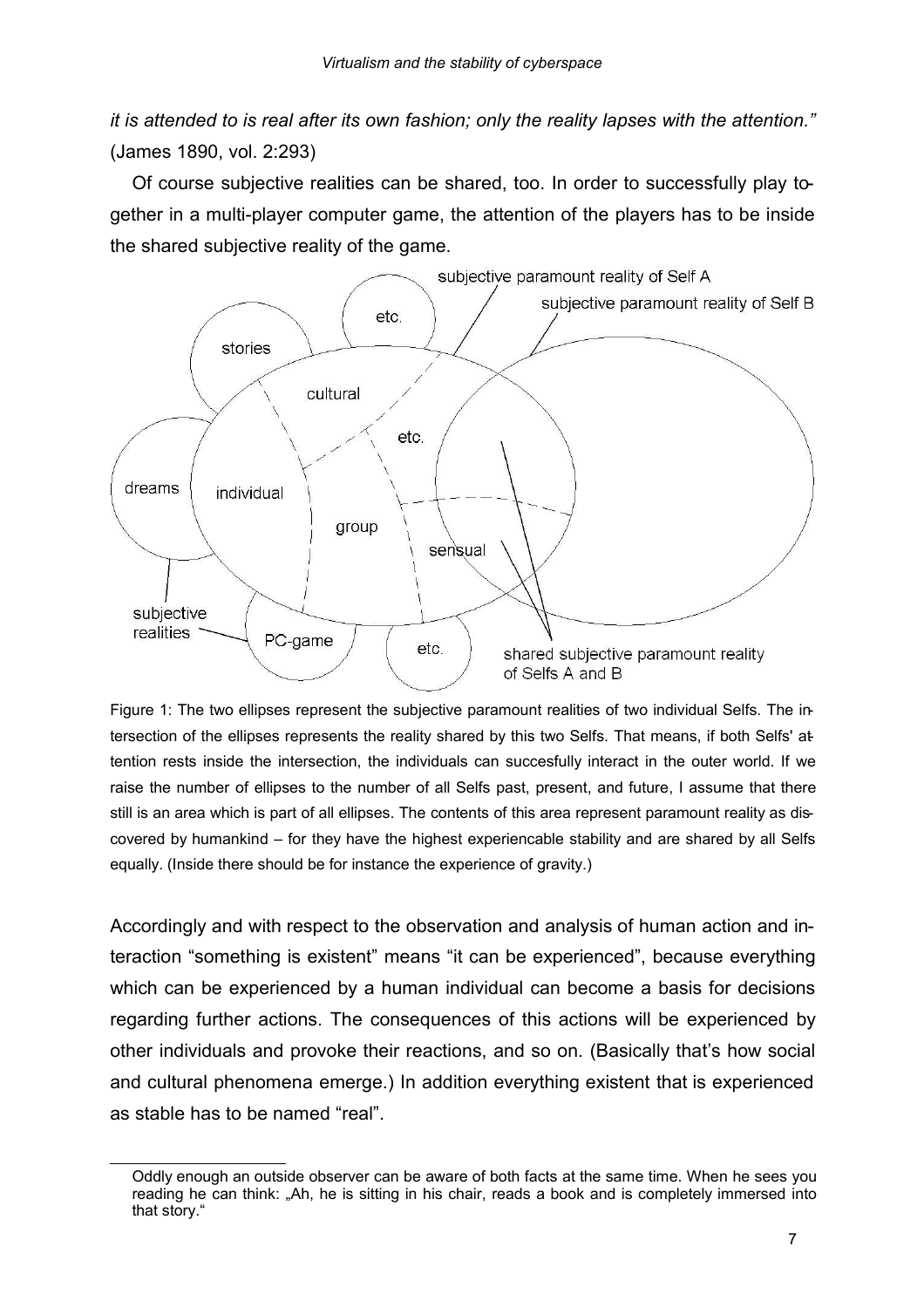#### **The stability of cyberspace**

The model I have described provides us with solutions to some of the puzzles researchers have encountered in the digital realm: *"I contend that technical definitions of VR* [virtual reality] *beg the question of what it is about such systems that sustains the illusion of reality in the mind of the user. A list of technical components does not explain why it is that users are prepared to accept a simulated world as a valid site for emotional and social response."* (Reid 1994: Introduction: Virtual Reality – Imagined Space) The individual is accustomed to showing emotions and acting socially in the outer world. Stability makes the ICT-induced world similar enough to the outer world, to feel safe acting similarly there .

On the basis of these considerations the labels "virtual" and "non-virtual" (= "real") have lost their meaning because they become interchangeable. The world of material things is equally "virtual", because it is constructed out of an information-flow through the channels of our senses – just as "virtual reality" is. If we call Siberia real, so too must we call Cyberia real – or call both virtual. This seems senseless. Therefore there is a need for a new criterion of differentiation.

Castells came to the same conclusion as above: *"Thus reality, as experienced, has always been virtual […]."* But by stating that *"there is no separation between "reality" and symbolic representation"* (Castells 1996:403), he implies that there is no difference between subjective realities and the paramount reality. Here he misses the substantial differences in the degree of stability.

Nevertheless, everything which has an impact on an individual's decisions – and therefore on his actions in the outer world – has to be taken for real. That means it is a part of an individual's subjective paramount reality.

The project of cultural anthropology is to understand the subjective paramount reality shared by a given set of individuals. In other words: To understand 'culture'. (Brumann 1999) A multitude of problems arises when the shared subjective paramount reality of the Others fundamentally contradicts that of the ethnographer. This has happened particularly in the vicinity of 'religion' and 'magic' and has led to the so-called rationality-debate. (Tambiah 1990) Durkheim's opinion that religious beliefs and consequent religious systems are based on human need and cannot be brushed aside as irrational or even as mere illusions (Durkheim 1912), had an impact on this debate. As a consequence, the stance of "as-if" as an intellectual tool of perception for the fieldworker was developed. If the ethnographer – staying amongst the Others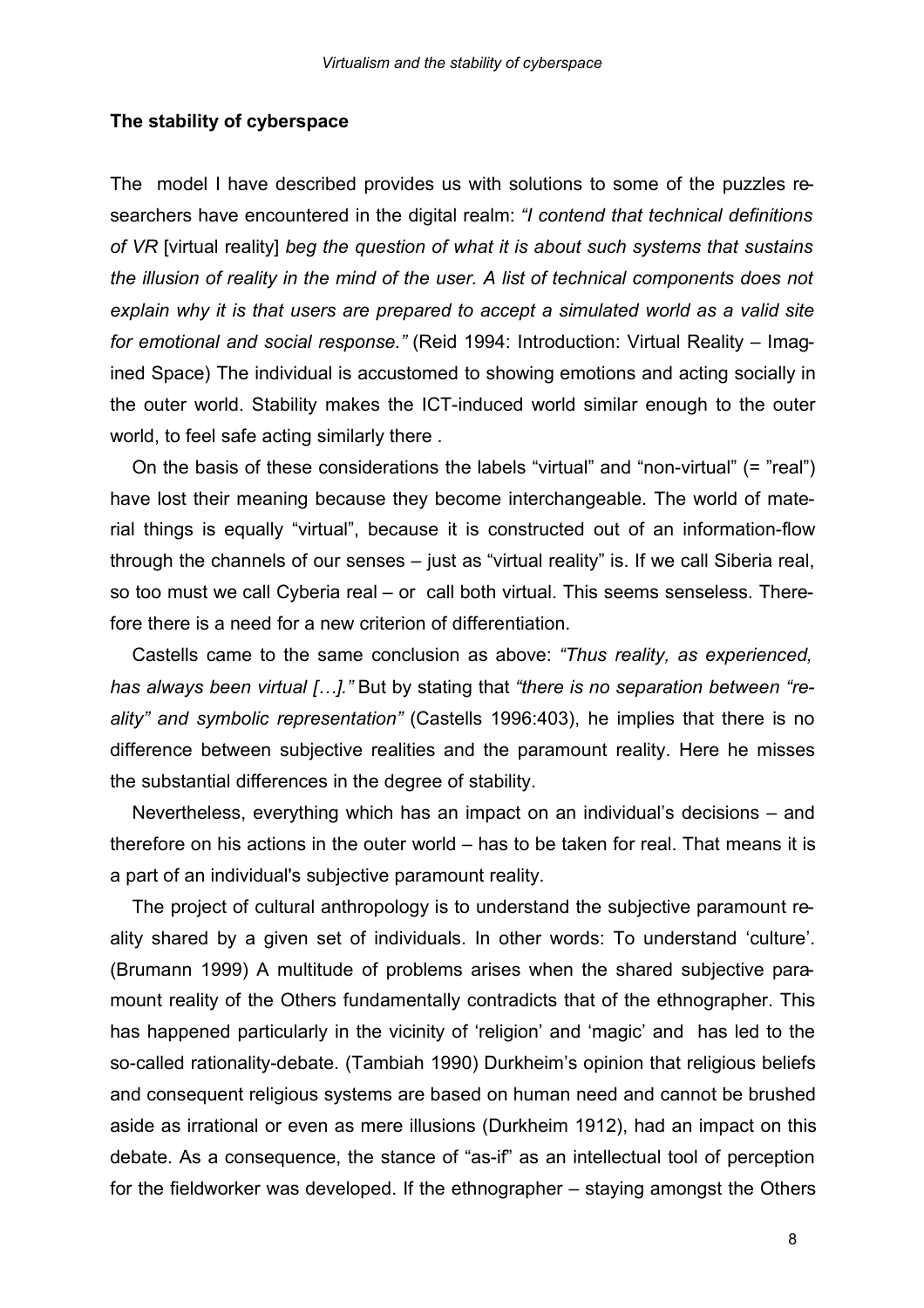– encounters human concepts of reality that collide with the concepts forming his paramount reality, he should accept the foreign concepts *as if* they were reality – at least for the time being.

But the term "as-if" already implies that the subjective reality of the "Others" is *not* taken for real, because it isn't granted the same status as his or her own subjective paramount reality. By adopting the stance of as-if, an escape hatch is forcefully held open. This hatch leads to the supposedly safe provinces of the ethnographer's own subjective paramount reality. When returning to his desk and starting to reflect upon the gathered information, the ethnographer takes the escape route and ceases, more or less, to take the subjective realities of his informants for real anymore. One could argue that the ethnographer has no other choice, because he has to return to his home-country, to the rules of his culture-of-origin, and that he wants to communicate his findings and reflections in an environment for which the same is true. Furthermore he has done his duty by complying to as-if while in the field and afterwards will describe the others' concepts "as-if".

However, the escape hatch exists in a synchronic context, too. This is because during his sojourn in the field the ethnographer is constantly aware of the escape hatch and the familiar reality behind it. Because of that and in the light of my model, the stance of as-if has to be transcended.

As long as the subjective reality (or parts of it) of an individual do not collide with a more stable reality, we have to accept it to be real. To take the stance of as-if-it-wasreal is not enough, because it reflects the unquestioned belief in the superiority of one's own subjective reality.

Money is an example for a belief-system that for the overwhelming majority of all human beings currently living on the Earth has gained the status of a reality in the outer world. This is because it is stable. Everytime an individual hands money over to another one, the projected effect takes place. Something is given in exchange for the money. For that, the idea of money is taken to be "real". But it is only real, as long as it doesn't collide with something paramount like e.g. hunger and scarcity in a large enough geographical setting after a war or a natural catastrophe. In such scenarios everything seems to boil down to Malinowski's functional theory of basic human needs. (Malinowski 1926, Radcliffe-Brown 1949, Redfield 1962 [1957])

But despite that, it wouldn't make sense to advise an accountant clerk, a financial analyst or a scholar of economics to stop believing in the reality of money. The belief-system of money and economics is real to humans as long as it maintains its sta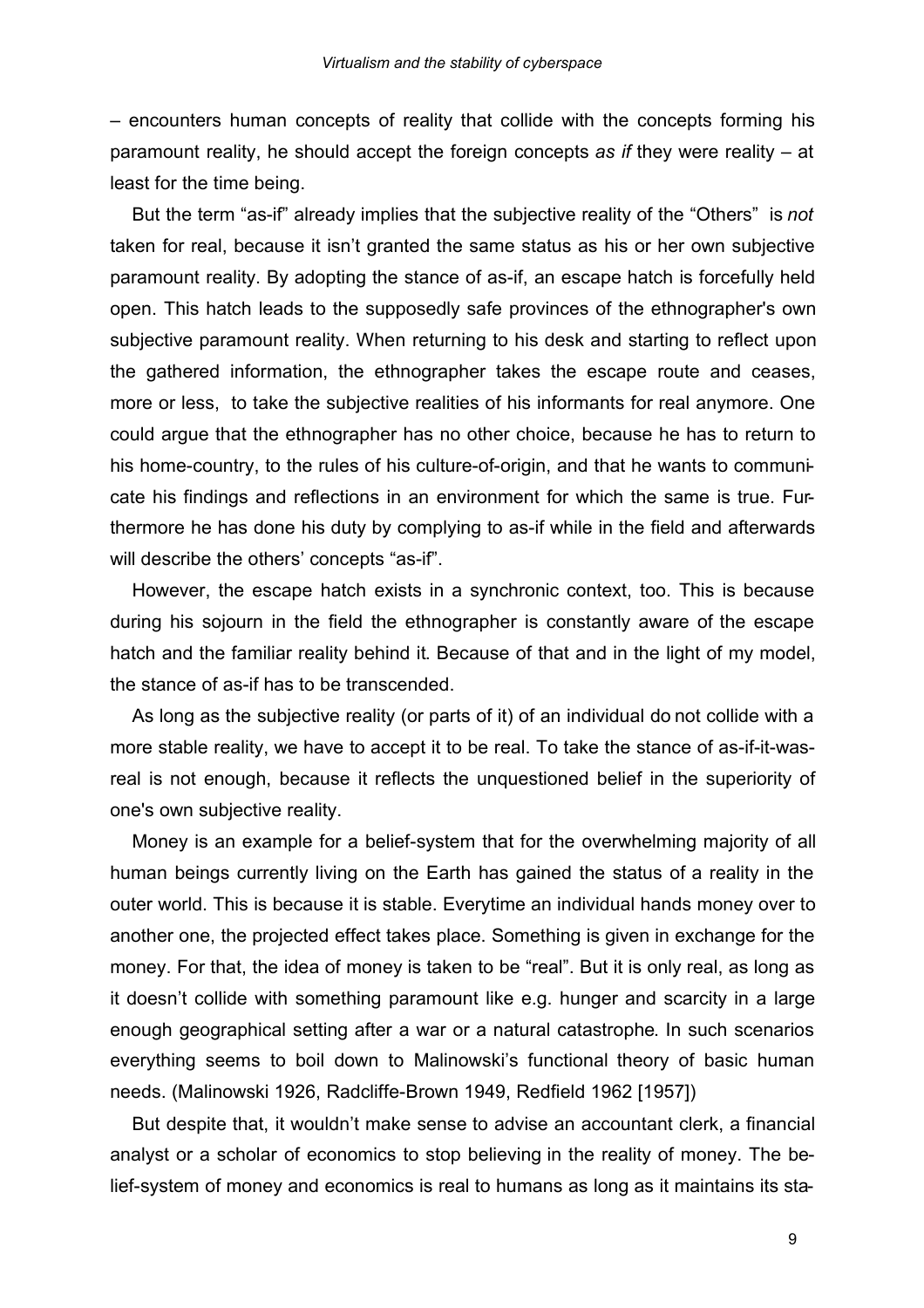bility. When doubt in the latter arises, the reality called money shatters to pieces and the individual crashes through and down to the next level of stability, the layer of reality below – in the aforementioned scenarios, the more stable reality of basic human needs onto which the money-reality-level is built. Money remains stable only as long as the interactions between itself and the supporting level are working.

The channels of interaction between layers of reality serve as pipes through which the underlying level of paramount reality fuels the built-upon realities with stability. With stability thus granted, the constructed reality in turn can support another level.

To further illustrate the point, let's have a look at an example "from the field" which Andrew Phelps gained by means of informal online participant-observation in and around "EverQuest" – a so-called massive multiplayer online role-playing game (MMORPG) by Sony Online Entertainment. On Sony's San-Diego-based server "Stormhammer" more than 430,000 individuals are playing together in the same shared computer-constructed and -mediated gameworld:

*"The names here are removed to protect the innocent, and most of the threads I read this on have now been deleted which is why I (almost) think it's ok to talk about. It seems that one of the "guilds" on the Stormhammer server has recently had a moment of crises with it's guild leadership. The group of RL (real life) friends that formed the guild apparently had a very different purpose than those intended by Verant and Sony Online Entertainment. After months of leading the guild on several high-end raids and gaining all kinds of in-game items and loot, this group of friends took those items from the guild vault and sold them on Ebay, and then vanished from the server.*

*Online identity and trust issues abound. But before you dismiss this as 'oh, well, who really cares about some gold pieces and magic swords that are really just numbers in a database', take a good look at what's happening in online communities of this size. One economic study by California State University at Northridge Professor Edward Castronova placed Norrath (the virtual world of EverQuest) as the 77th richest world economy, based on the value of the items in the world adjusted to their value in then-current Ebay auctions.* [Castronova 2001] *This was reported in WIRED and several other sources. So the folks that perpetrated this virtual heist won out with what could have amounted to thousands of dollars in US currency."* (Phelps 2003) Castronova started to play EverQuest in early 2001 and after about four days the *"reality of the economy in it"* struck him. He saw the line between "real" and "fake" economy beginning to disappear and concluded: *"From an economist's stand-*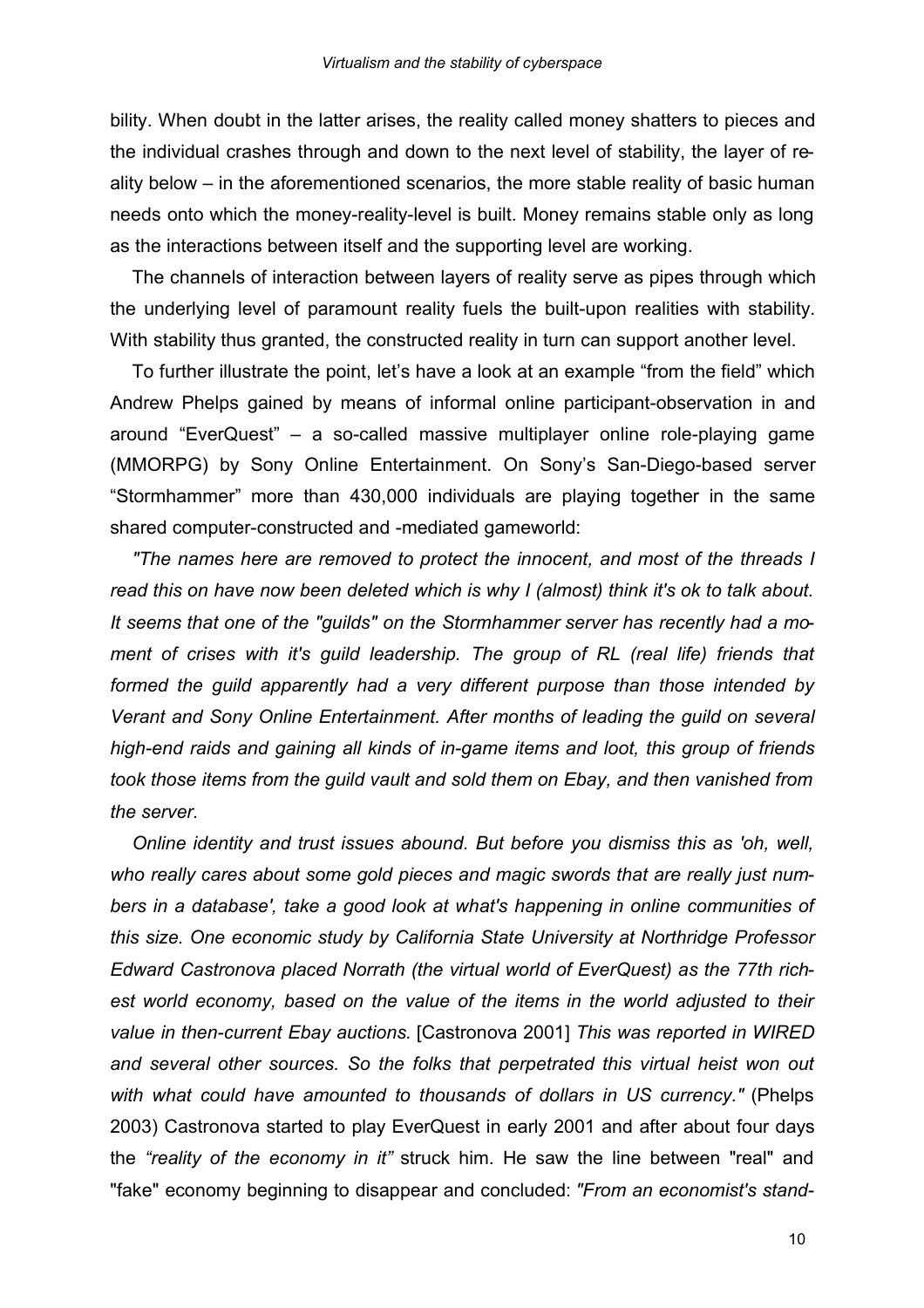*point what's happening in these games is real. You've got a distinct territory with specialization of labor, gains from trade, a floating exchange rate – real economies are happening."* (Dibbell 2003)

When Pierre-Simon marquis de Laplace (1749-1827) had explained his investigations into the stability of the solar system to Napoléon Bonaparte (1769-1821), the emperor asked him for the role of God in this model. Laplace gave the famous answer: *"Sir, I do not need this hypothesis."* (Büchner 1885:60) With this he had freed the natural sciences from the bonds of christian theology. This was overdue – those bonds still had a strong grip on Sir Isaac Newton (1642-1727) – and perfectly sensible regarding the part of human experience Laplace was doing research on: the physical world of material things. But in the aftermath of constructivism we discover a stunning aspect in Laplace's way of thinking. There's a completely unquestioned and strong hypothesis in it: The physical world of material things has absolute ontological status. If Napoléon would ask me today: *"But what role has the objective world in your model of the stability of realities?"*, I would have to give the same answer Laplace once gave.

# **Cyberspace, Virtual Reality, and Virtual Communities**

*"Today, 'Virtual Reality' [VR] is used in a variety of ways and often in a confusing and misleading manner. Originally, the term referred to 'Immersive Virtual Reality.' In immersive VR, the user becomes fully immersed in an artificial, three-dimensional world that is completely generated by a computer."* (Beier 2001)

KLAUS-PETER BEIER

In order to clarify the concepts "cyberspace", "virtual reality", and "virtual community", the pragmatic model of reality is not enough. A bit of the history of those concepts is needed, too.

In 1981 the writer William Ford Gibson, oftentimes regarded as the father of the literary genre and/or movement called "cyberpunk", *"began to work with the concept of cyberspace"* (Gibson 1992) – the word itself appeared for the first time in print in 1982 (Gibson 1987 [1982]:186). Two years later the novel "Neuromancer" was published, wherein Gibson publicly defined the meaning of the word he had coined: *"'Cy-*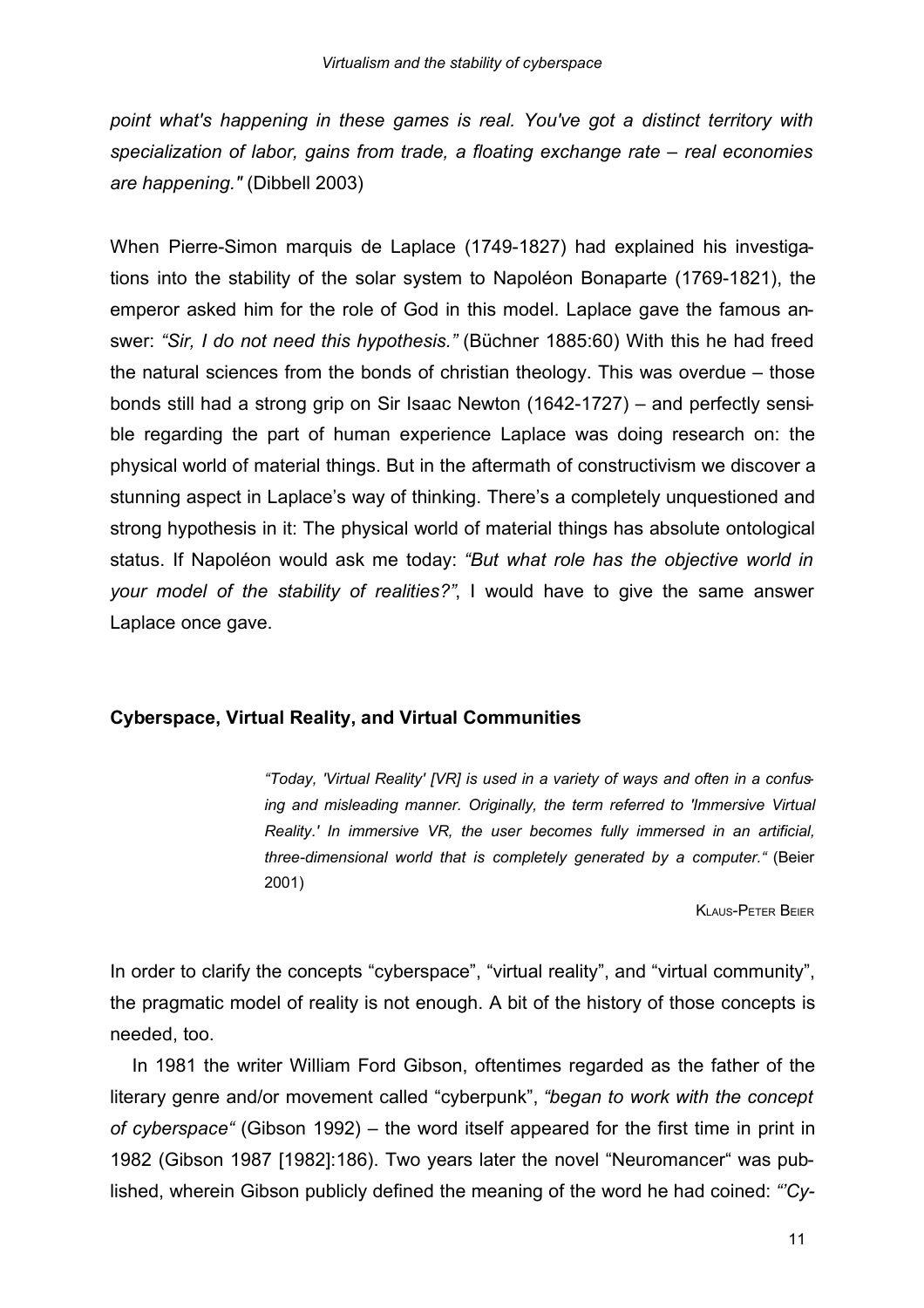*berspace. A consensual hallucination experienced daily by billions of legitimate operators, in every nation, by children being taught mathematical concepts ... A graphic representation of data abstracted from the banks of every computer in the human system. Unthinkable complexity. Lines of light ranged in the nonspace of the mind, clusters and constellations of data. Like city lights, receding ...'"*. (Gibson 1984:51) At about the same time artist/musician/technology-enthusiast Jaron Lanier coined the term "virtual reality" (Lanier and Heilbrun 1988).<sup>8</sup>

With the publication of "Cyberspace: First steps" (Benedikt 1991) the term "cyberspace" was *"introduced to intellectual, artistic, and academic circles."* (Escobar 1994:216). In the same year Rheingold published his book "Virtual Reality" (Rheingold 1991). In those years the ever growing flood of publications concerned with these issues started. Because of the impact it had – and still has – on the humanities and social science, Rheingold's "Virtual Community" (1993) is an outstanding example. It hammered into the minds of many, the notion, that there is a fundamental dichotomy between *"computer-mediated social groups known as virtual communities"* (Rheingold 1993:Introduction) and "real life". With this all the misunderstandings we still struggle with, the mixing-up and fuzziness of the concepts in question began.

Just as the development of the internet is indivisibly associated with military research (Naughton 1999, Gillies and Caillau 2000), the concept of "virtual reality" is closely connected to the history of airplane-technology. Less than ten years after the flight of Wilbur and Orville Wright in 1903 there appeared two machines in England, which were able to simulate the basic movements of an airplane in the three spatial dimensions. In 1929 Edwin A. Link presented the first applicable flight simulator which actually could be used for training pilots to fly, without letting them fly in the outer world of physical things – a fraction of the experience of this world had been substituted by a simulation of it, which was achieved by technological means.

Commercial airlines began to use the 'Link Trainer', and in 1934 the U.S. government started to buy the device, the demand for which grew dramatically as World War II approached. During the war electronics advanced substantially and by the 1950s it became possible to use analog computers for enhancing the performance of flight simulators. The next decade saw the introduction of digital and hybrid computers which caused a revolution of the simulation-technology.

Around the beginning of the 1970s the know-how about computerized simulation began to leak out of military circles and inspired intellectual and academic ones. In

Lanier was the first to commercially sell "virtual reality devices" in the form of "Head-Mounted-Displays" and "Data-Gloves".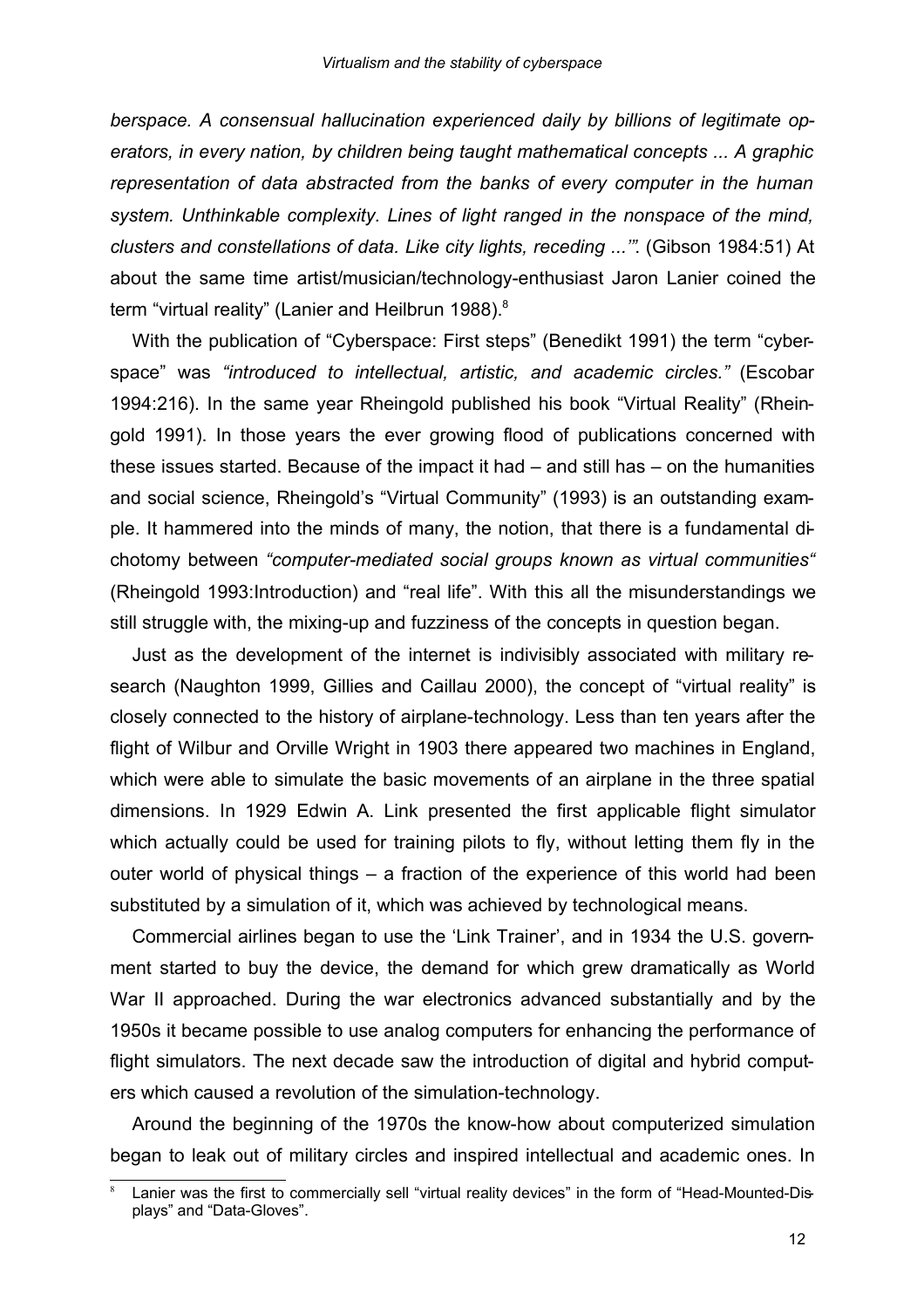1973, while writing his doctoral thesis (published as Krueger 1983), Myron W. Krueger coined the term "artificial reality". Thereby he not only described the experiencable worlds created by the new technology as being man-made, but gave a hint to the artistic potential he saw in computerized interactive simulation.

The massive joint resources of the U.S. military and NASA led to the next technological step, as new system of interactive computer-generated imagery were developed in the 1980s. A huge leap was made in 1991, when the U.S. Department of Defense merged the technologies of flight simulation and network computing. Simnet (simulator network) was launched, which allowed military personnel to practice complex combat operations in a real-time interactive environment created by computers. The climax of this development is CAVE,<sup>9</sup> built by the Electronic Visualization Laboratory at the University of Chicago and first presented in 1992. Basically CAVE is a huge cube into which a human being can enter. A computer generates a three-dimensional, moving, and interactive picture of an environment and projects it onto the six sides of the cube. All this happens in real time and is augmented with surroundsound. Obviously this allows an almost perfect immersion into a simulated space, into a virtual reality.

Although the term "virtual reality" itself doesn't appear in Gibson's work until 1993 (Gibson 1993:312), in 1988 he already used the term "virtual world" and was quite conscious of the historic context related above: *"There's no there, there. They taught that to children explaining cyberspace. She remembered a smiling tutor's lecture in the arcology's executive crèche, images shifting on a screen: pilots in enormous helmets and clumsy looking gloves, the neuroelectronically primitive "virtual world" technology linking them more effectively with their planes, pairs of miniature video terminals pumping them a computer-generated flood of combat data, the vibrotactile feedback gloves providing a touch-world of studs and triggers."* (Gibson 1988:48-49)

When Gibson shaped the concept of cyberspace<sup>10</sup> for his metaphorical literary fiction, he had in mind a *"conceptual space where words, human relationships, data, wealth, and power are manifested by people using CMC technology"* (Rheingold 1993:Introduction), which is completely represented as an immersive virtual reality and therefore possessing a spatial quality. Using the words "cyberspace" and "the matrix" as synonyms, he defined this very clearly: *"The matrix is an abstract representation of the relationships between data systems. Legitimate programmers jack*

Cave Automatic Virtual Environment – of course an allusion to Platon.

<sup>10</sup> The prefix "cyber-" Gibson had lent from Norbert Wiener's (1894-1964) definition of "cybernetics" (Gibson 1987 [1982]:169) as the science of control and communications in the animal and the machine. (Wiener 1948, 1964)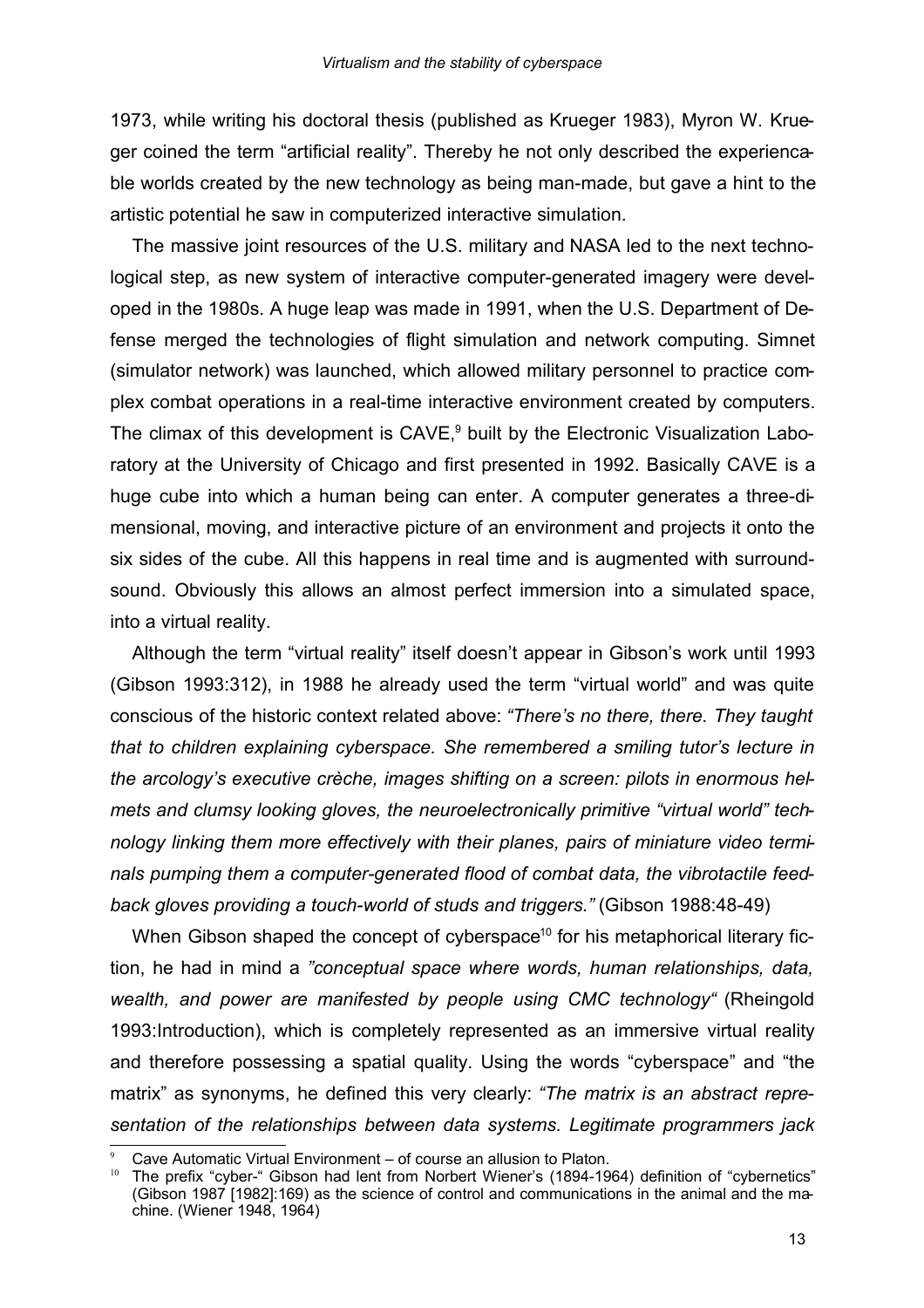*into their employers' sector of the matrix and find themselves surrounded by bright geometries representing the corporate data. Towers and fields of it ranged in the colorless non-space of the simulation matrix, the electronic consensus-hallucination that facilitates the handling and exchange of massive quantities of data."* (Gibson 1987 [1982]:169-170) And: *"[...] the matrix's illusion of infinite space."* (Gibson 1987 [1982]: 177) Those Gibsonian fantasies aren't experiencable yet: bandwidth and computing capacity simply do not allow it to date. (If the technological realization of those fictions is desirable or will ever happen is a different question.)

Therefore the Gibsonian concept cyberspace had to be completely stripped of its immersive-virtual-reality aspect when it was introduced to the debate on non-fictional CMC and its empirical exploration. For this debate the immersive-VR aspect was substitued by the notion of a conceptual space for human interaction: *"A science fiction writer coined the useful term "cyberspace" in 1982. But the territory in question, the electronic frontier, is about a hundred and thirty years old. Cyberspace is the "place" where a telephone conversation appears to occur. Not inside your actual phone, the plastic device on your desk. Not inside the other person's phone, in some other city. THE PLACE BETWEEN the phones. The indefinite place OUT THERE, where the two of you, two human beings, actually meet and communicate."* (Sterling 1992: Introduction) Despite of this historical and ontological insights, Bruce Sterling still has a problem with the reality of cyberspace: *"Although it is not exactly "real," "cyberspace" is a genuine place. Things happen there that have very genuine consequences. This "place" is not "real," but it is serious, it is earnest. Tens of thousands of people have dedicated their lives to it, to the public service of public communication by wire and electronics."* (Sterling 1992: Introduction, see as well Watzlawick, Beavin, and Jackson 1967) The stability of the experience of cyberspace makes it real in the terms of my model. Cyberspace, "The place between the phones", shapes itself inside the heads of its users and is manifested in their observable expressions – just like every form of human culture. (Brumann 1999) Social/Cultural Anthropology is not so much concerned with what things "are", but with how they are used and imagined, how they are referred to and what is ascribed to them. If all of this is shared by a group of human individuals, it is quite likely that the terms culture and community are used for this group. But if the members of the group in question almost exclusively interact by CMC, the term "virtual community" is heard and the conceptual problems rise anew.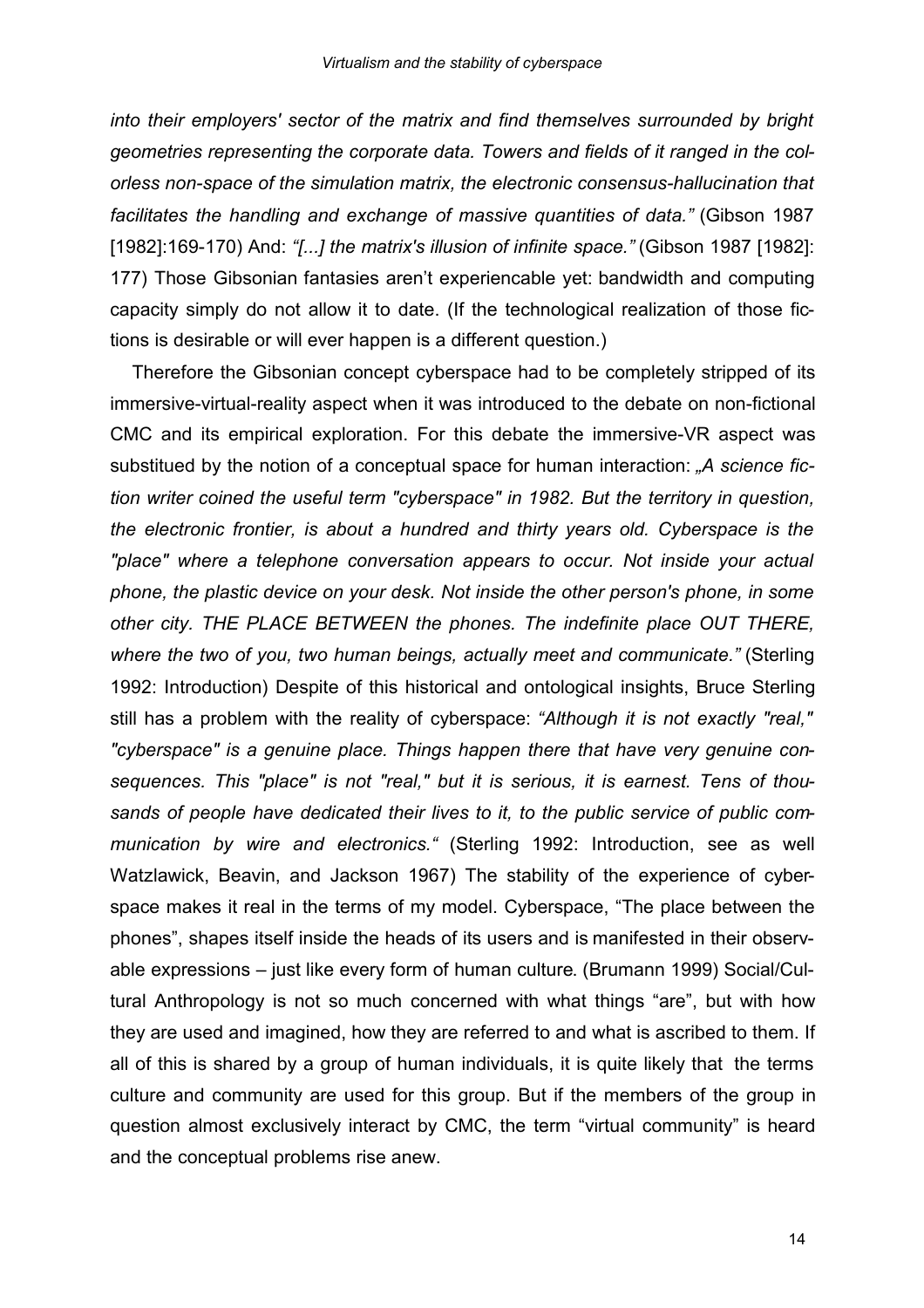*"When you think of a title for a book, you are forced to think of something short and evocative, like, well, 'The Virtual Community,' even though a more accurate title might be: 'People who use computers to communicate, form friendships that sometimes form the basis of communities, but you have to be careful to not mistake the tool for the task and think that just writing words on a screen is the same thing as real community.'"* (Rheingold 1993:Introduction) The simulation technology described above strives to generate an experiencable model of a fraction of the outer world of physical things. Ideally an individual experiencing this simulation is forced to forget, that the stimuli he/she receives – and out of which his/her consciousness constructs the impression of being in a world – doesn't stem from the world experienced in this way, but from a computer calculating everything in real-time. In this context of simulation, it makes perfect sense to speak of this simulated world as a virtual reality. Just like it makes sense to speak of a "virtual server": It seems like a physical server, behaves like one, but isn't. This implies that there are means to undermine the stability of the reality of the things virtual. I can step outside of a flight-simulator or the CAVE and verify that it exists in the outer world as a device which in particular circumstances has the ability to create an experiencable world. In this respects "virtual" is legitimately used as a descriptive term. But, in contrast, if people group themselves by means of CMC they do not just "seem" to group, they actually do. Online-communities only exist as such, there is nothing "virtual" about such communities.

Quite to the contrary, in certain respects a so called "virtual community" is "more real" than e.g. the Azande – just to name a classical example of social anthropology. The overwhelming majority of the recipients of Evans-Pritchard's famous book (Evans-Pritchard 1937) only have knowledge of the Azande's existence by means of printed matter, by means of representations. Only very few have actually visited the Azande as Evans-Pritchard did. In theory they could be a fabrication, just like Castaneda's don Juan Matus. (Castaneda 1968) Taken for granted – because of so much material on the Azande, generated by different people, they have attained a high degree of stability, so we still believe in Evans-Pritchard's word's (concerning the outerworld-existence of the Azande) and no more in Carlos Castaneda's ... concerning the outer-world-existence of 'his' Yaqui-sorcerer don Juan Matus. (de Mille 1980)

New technologies always pose new challenges to existing terminologies. Since the times of the invention of the printing press, and especially since Andy Warhol's (1928-1987) silk-screen-printing, the art-market has the problem of "the original" and "the copy". This became even more virulent with the advent of digital art. Concerning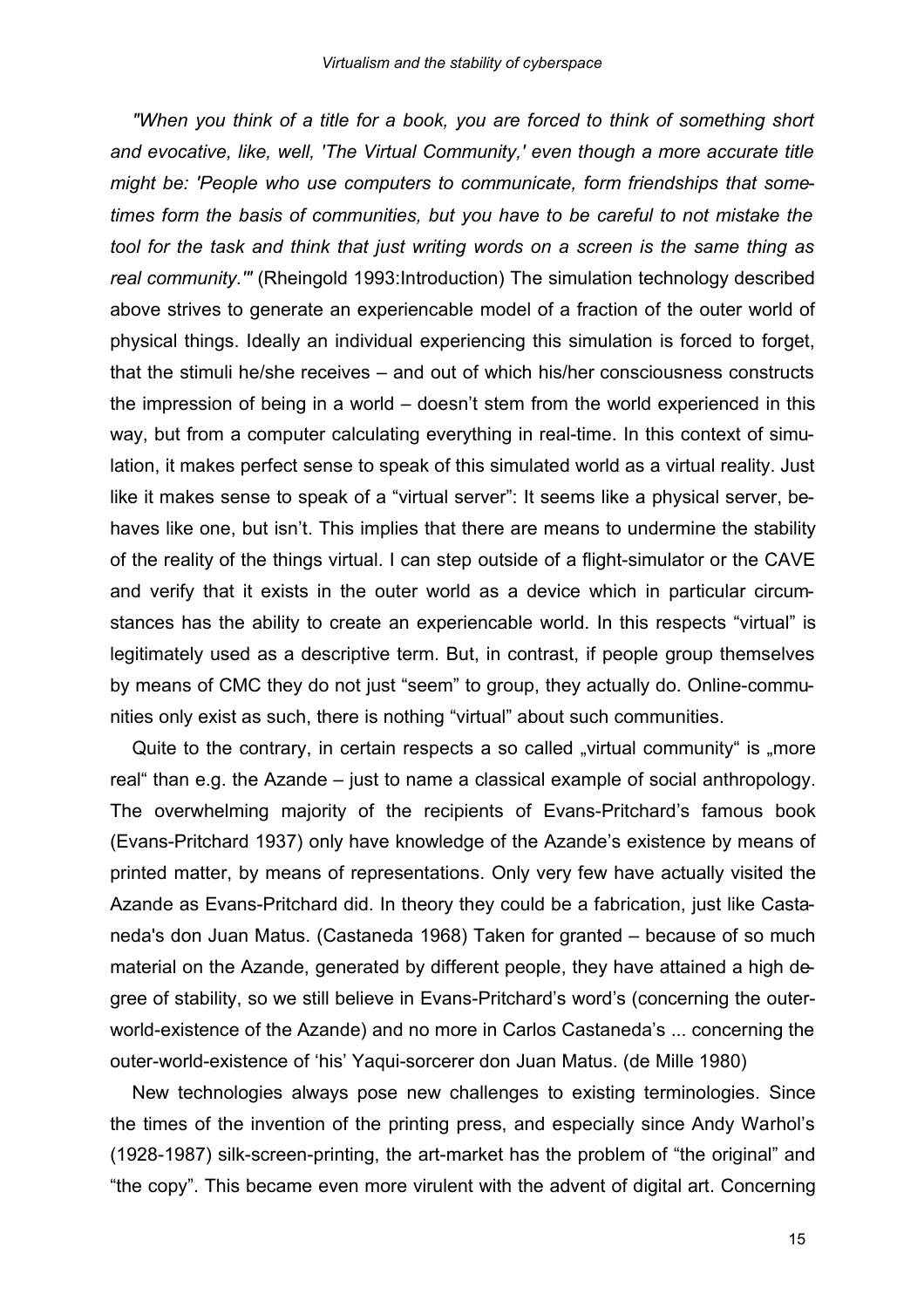digital art their exist neither "originals" nor "copies" in the traditional understanding of the words. Everytime I load a picture which has been digitally created on the screen of my computer, I am viewing the (or an) original ... and everyone with internet access can have a look on the "original" of a so called "virtual community", not just on a representation of it – because in this context the representation is the only available original. Therefore I advise to discard the term "virtual community" and to use the term "online community" instead of it. "Online" and "offline" do not misleadingly describe a status of reality, but the way in which experiences are mediated.

One question still remains: Why is it, that the mixing-up of "cyberspace" and "virtual reality" – and subsequently the unreflected use of the adjective "virtual" in respect to communities, teams and so on – is so common today? In my understanding this has to do with a mentality, which is very similar to what the late Edward Said (1935-2003) called "Orientalism".

## **Virtualism**

According to Said Orientalism is the notion, that *"[...] as much as the West itself, the Orient is an idea that has a history and a tradition of thought, imagery, and vocabulary that have given it reality and presence in and for the West."* (Said 1978:5) For this condition he blamed a distinctive body of academic work which rose under the shield and by the force of nineteenth-century colonial domination, and didn't vanish with the formal structures of colonial rule but continues to reflect the ongoing interests of the West in the East. This academic work, still according to Said, stereotypes the 'Orient' and the 'Orientals', denies history and agency. (Clifford 1988, Spencer 1996:407) In a nuthshell: the 'Orient' is constructed as a negative pendant to the 'Occident' unto which every fear and notion of evil is projected – amazingly enough sometimes phantasies of paradise, too.

On the one hand there's much talk about the internet as an incredible chance to humankind: A democratic space where information can be traded freely without censorship, a possibility for the not-so-well-off nations to participate in the 'first world' and even to catch up with it, a system which stores all the knowledge of the world and grants access to it to everyone, a means of communication which bridges cultural, political, and economic divides, and so on.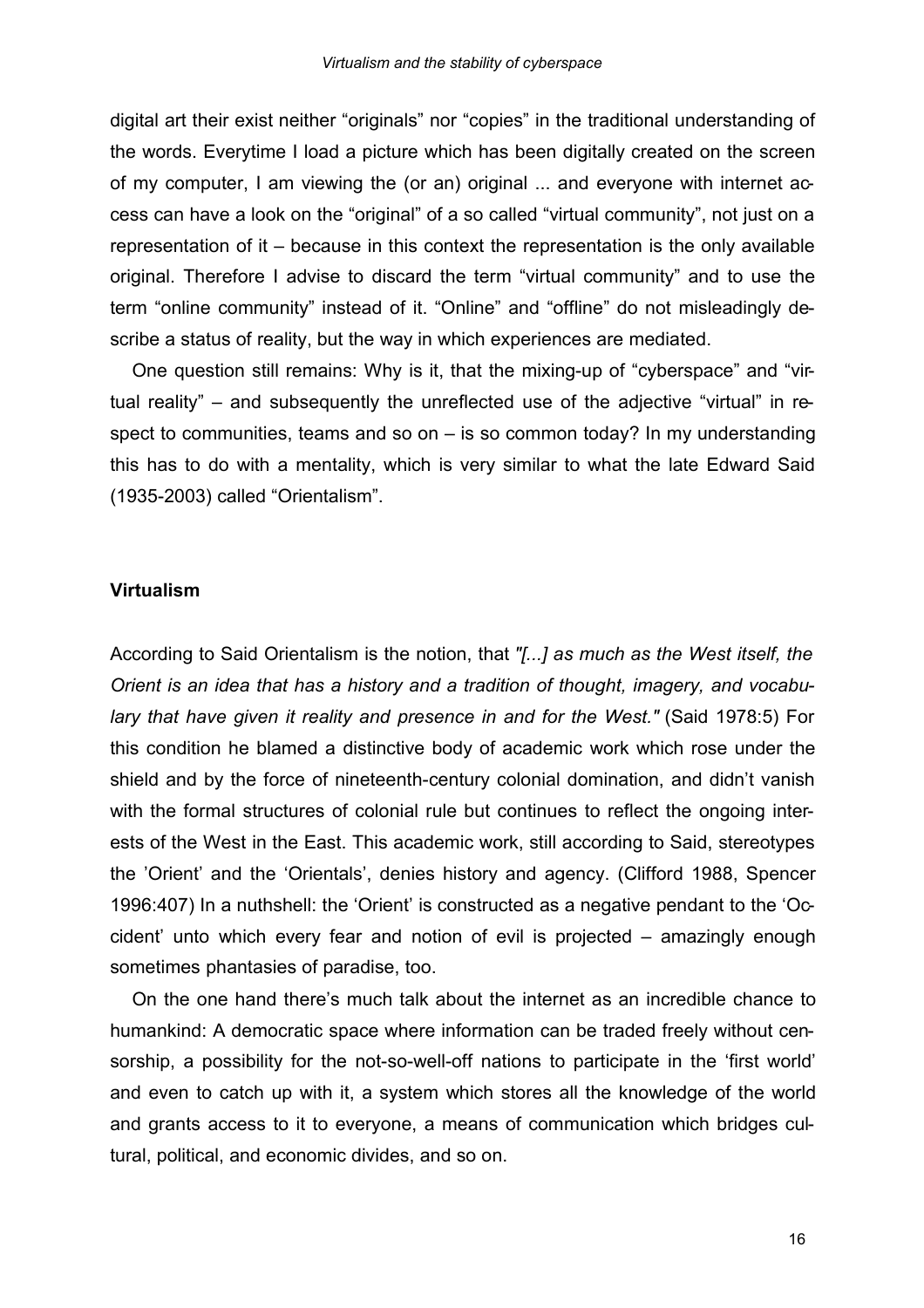On the other hand each group seems to find its haunting nemesis, its individual phantom menace, inside the conceptual space generated by CMC, too: For USamerican puritan moral-guards its the place where porn is uncontrollably exchanged, for German authorities the Neo-Nazis organize themselves there, for the People's Republic of China the critics of the government, separatists and Falun Gong dwell there, for the music industry its the realm of the bootleggers, for the economists' establishment its the dungeon out of which evil hackers threaten there infrastructure, for Microsoft its the network of the Open Source community, and for the latter its the system through which Microsoft strives for world domination, and so on. On a more abstract level it is seen as the technology which's usage quickly can develope into pathologic patterns (Young 1998, Davis 1999) – a threat to the human individual itself. Those notions are examples of manifest Virtualism, as the concept already has led to words and actions.

It does not matter if 'cyberspace' is stylized as an utopia or as a dystopia. In both cases it is brandished as a 'Gegenwelt', as a reality decidedly distinguished from the 'real one'. Unfortunately science gives support to this construction when it labels it to be 'virtual'. By the sheer use of this label in connection with CMC, science has become guilty of latent Virtualism, the unconscious, untouchable certainty about what the CMC-mediated realms are. They are seen as separate, eccentric, and silently different. Their change and value are always judged in terms of, and in comparison to, the familiar offline-world. In consequence cyberspace always remains the inferior, the malleable and conquerable, the Other.

Above it has been shown that from a phenomenological point of view the dichotomy real-virtual can't be upheld anymore when speaking about CMC. We have to accept that CMC does not constitute another world. Like every other means of communication it is an augmentation of the possibilities to make experience. Granted, the internet makes new social phenomena possible, which have not been seen before, and even new cultures may emerge which on first glance are completely alien to us. But when we do research on these new cultures, from the start on we have to be very careful about the terms we use, or sooner or later we will have to face the same accusation with which Said confronted the western scholars of 'oriental' cultures. To be careful in this respect means to discard the prefix 'virtual' when speaking about CMC, as it forcefully constructs distance and otherness and implies a fundamental homogeneity of all experiences made online. Just as an orientalistic stance brings forth the notion of a monolithic 'cultural area' called Orient.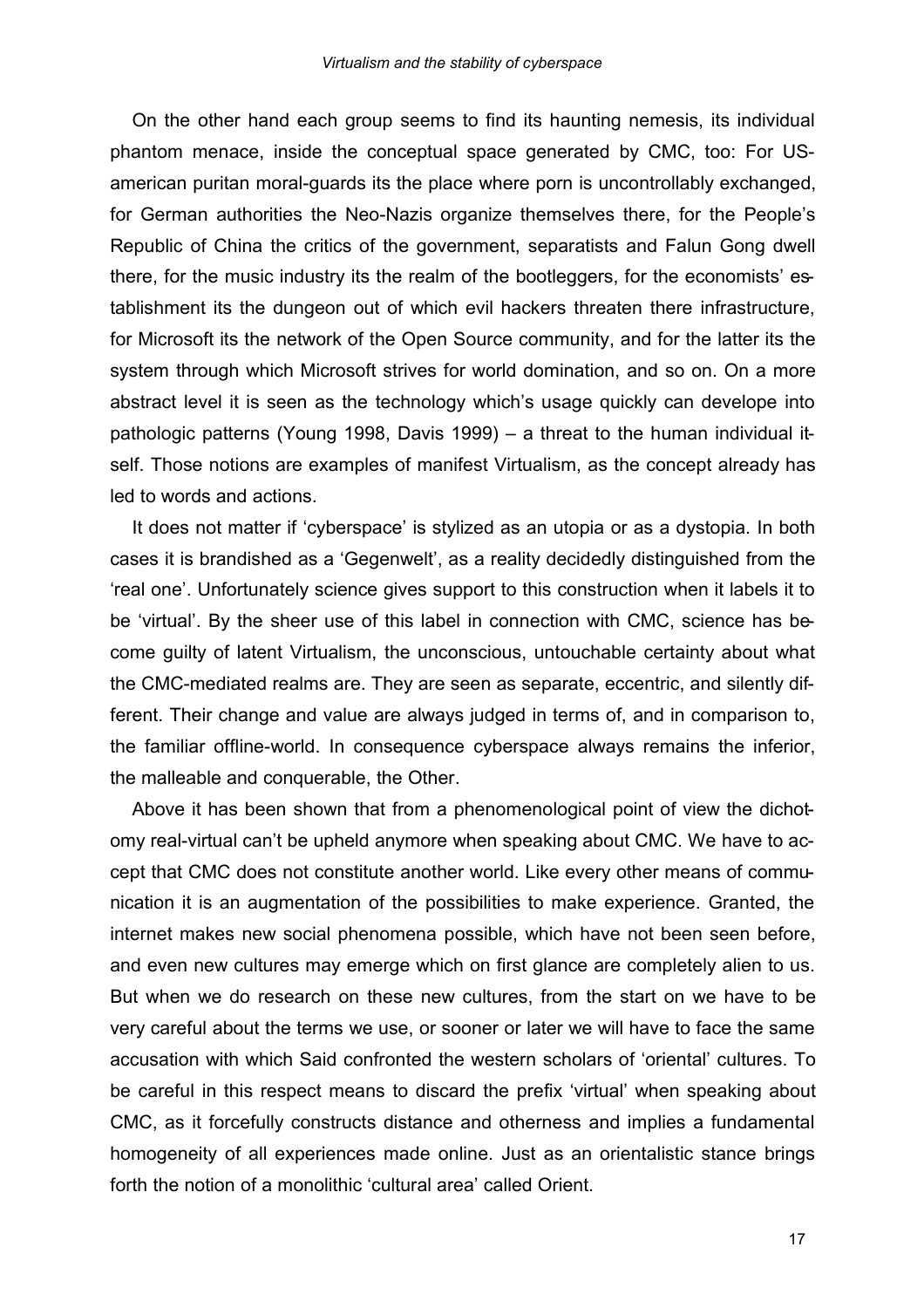By definition all experiences made online are mediated by technology, happen in Sterling's "place between the phones" – of course. Analogously correct is the banal observation that the geographical region called Orient is situated in physical space. But physical space houses an enormous social and cultural diversity. Accordingly: *"What characterizes the new system of communication, based in the digitized, networked integration of multiple communication modes, is its inclusiveness and comprehensiveness of all cultural expressions."* (Castells 1996:405) Castells overdoes it, hence, what he postulates is still to prove. In my opinion the project of proof and subsequent research is worthwhile, but we can not do it on the basis of a virtualistic panoramic view of whole cyberspace, but rather with differentiating methods and concepts that allow space for the dynamic variety of human experience. A fragmentation of the experience of reality combined with a subsequent judgement of the resulting parts in terms of value does not serve the cause of research on CMC. Just as it didn't serve western science and philosophy when it was introduced into those by christian theology. (Baigent and Leigh 1997)

If the rejection of Orientalism is an erasure of the line between 'the West' and 'the Other', as Said concludes, the rejection of Virtualism is the erasure of the boundary between real and virtual.

## **Literature**

ABRAM, DAVID. 1996. *The spell of the sensuous: Perception and language in a more-than-human world*. New York: Random House.

ABRAM, DAVID, AND SCOTT LONDON. 1999. *The ecology of magic: An Interview with David Abram*. Electronic Document. [consulted 6 October 2000] <http://www.scottlondon.com/insight/pdf/abram.pdf>

AGASSI, JOSEPH. 1977. *Towards a rational philosophical anthropology*. Dordrecht: Kluwer.

AGASSI, JOSEPH AND IAN CHARLES JARVIE (Eds.). 1987. *Rationality: The critical view*. Nijhoff international philosophy series 23, The Hague: Martinus Nijhoff.

BAIGENT, MICHAEL, AND RICHARD LEIGH. 1997. *The elixir and the stone: A history of magic and alchemy*. London: Viking.

BAUDRILLARD, JEAN. 1991. *La guerre du golfe n'a pas eu lieu*. Paris: Fayard.

BEIER, KLAUS-PETER. 2001. *Virtual Reality: A short introduction*. Chicago: University of Michigan, Virtual Reality Laboratory. Electronic Document. [consulted 14 August 2002] <http://www-vrl.umich.edu/intro/>

BENEDIKT, MICHAEL. Editor. 1991. *Cyberspace: The first steps*. Cambridge: MIT Press.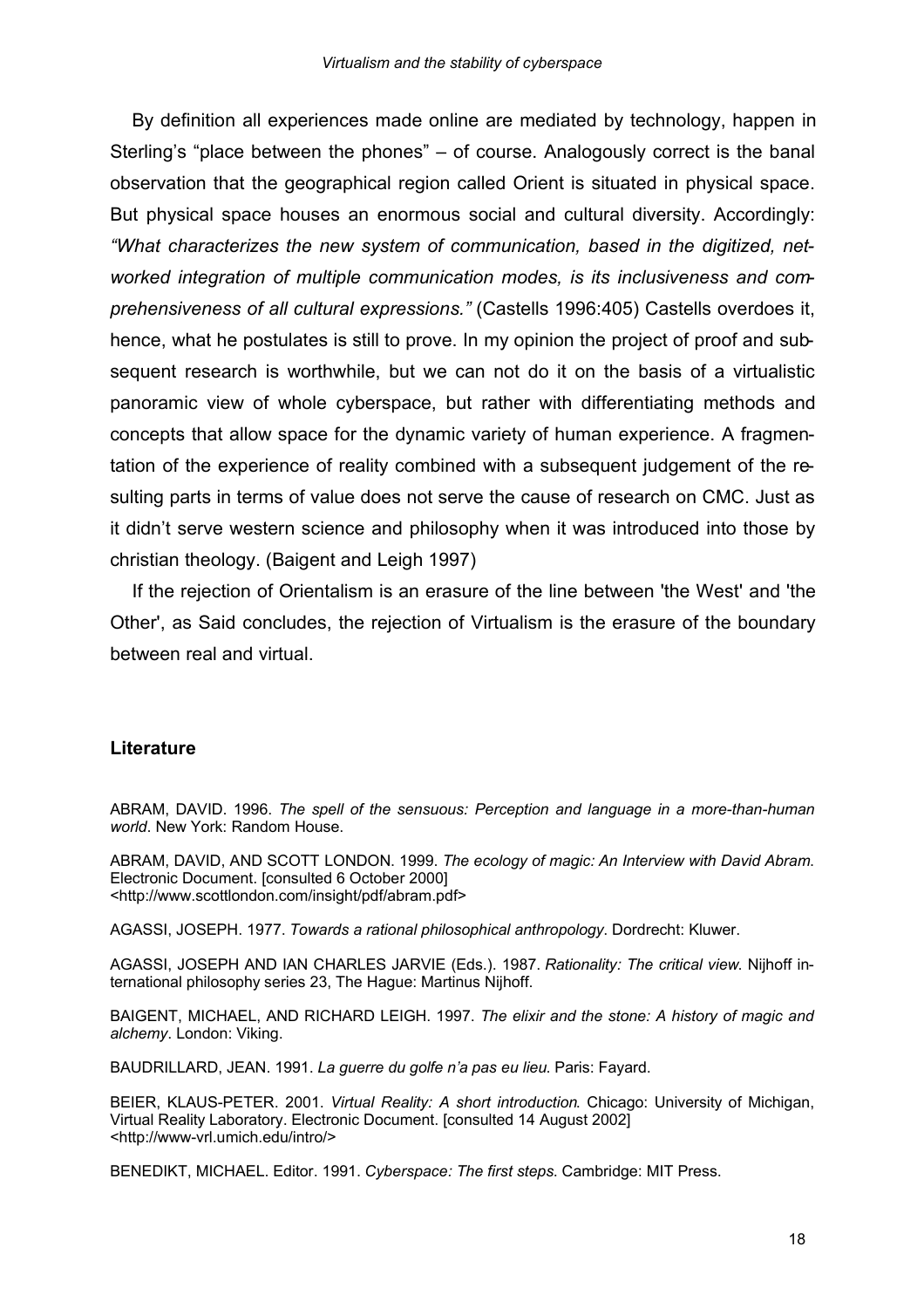BRICKEN, WILLIAM. 1990. *Virtual reality: Directions of Growth: Notes from the SIGGRAPH '90 Panel*. Electronic Document. [consulted 9 September 2002] <http://www.hitl.washington.edu/publications/papers/m-90-1.html>

BRUMANN, CHRISTOPH. 1999. Writing for Culture: Why a succesful concept should not be discarded. *Current Anthropology* 40, Supplement:1-27.

BÜCHNER, LUDWIG. 1885. *Kraft und Stoff*. Frankfurt am Main: Meidinger Sohn & Cie.

CASTANEDA, CARLOS ARANHA CÉSAR. 1968. *The teachings of don Juan: A Yaqui way of knowledge*. Berkeley: University of California Press.

CASTELLS, MANUEL. 1996. *The rise of the network society*. Oxford: Blackwell.

CASTRONOVA, EDWARD. 2001. *Virtual Worlds: A First-Hand Account of Market and Society on the Cyberian Frontier*. CESifo Working Paper 618. Available online. [consulted 18 November 2002] <http://papers.ssrn.com/sol3/papers.cfm?abstract\_id=294828>

CHESHER, CHRIS. 1994. Colonizing virtual reality: Construction of the discourse of virtual reality 1984-1992. *Cultronix* 1(1). Electronic Document. [consulted 9 August 2002] <http://eserver.org/cultronix/chesher/>

CLIFFORD, JAMES. 1988. *The predicament of culture: Twentieth-century ethnography*. Cambridge MA, London UK: Harvard University Press.

CRICK, FRANCIS. 1994. *The astonishing hypothesis: The scientific search for the soul.* New York: Charles Scribner's Sons.

DAVIS, R. A. 1999. A cognitive-behavioral model for pathological Internet use (PIU). *Catalyst* 1999. Available online. [consulted 16 August 2001] <http://www.victoriapoint.com/Y2K\_anxiety.htm>.

DE MILLE, RICHARD. 1980. "Validity is not authenticity," in *The don Juan papers: Further Castaneda controversies*. Edited by Richard de Mille, pp. 39-67. Santa Barbara: Ross-Erikson.

DIBBELL, JULIAN. 2003. The Unreal Estate Boom. in: *Wired* 11(1). Electronic Document. [consulted 16 June 2003]

<http://www.wired.com/wired/archive/11.01/gaming.html?pg=1>

DURKHEIM, ÉMILE. 1912. *Les Formes élémentaires de la vie réligieuse: Le système totémique en Australie*. Paris: F. Alcan.

ESCOBAR, ARTURO. 1994. Welcome to cyberia: Notes on the anthropology of cyberculture. *Current Anthropology* 35:211-231.

EVANS-PRITCHARD, EDWARD EVAN. 1937. *Witchcraft, oracles, and magic among the Azande*. Oxford: The Clarendon Press.

GIBSON, WILLIAM FORD. 1987 [1982]. "Burning Chrome," in *Burning Chrome* by William Ford Gibson, pp. 186-191. New York: Ace Books, Penguin. First published in *Omni* (July 1982).

GIBSON, WILLIAM FORD. 1984. *Neuromancer*. New York: Penguin.

GIBSON, WILLIAM FORD. 1988. *Mona Lisa Overdrive*. New York: Bantam.

GIBSON, WILLIAM FORD. 1992. "Afterword by the author," in *Mona Lisa Overdrive*. by William Ford Gibson. New York: Penguin.

GIBSON, WILLIAM FORD. 1993. *Virtual Light*. New York: Bantam.

GIBSON, WILLIAM FORD, AND GIUSEPPE SALZA. 1994. *Interview with William Gibson*. Electronic Document. [consulted 24 July 2002] <http://www.sct.fr/cyber/gibson.html> <http://www.eff.org/Publications/William\_Gibson/salza.interview>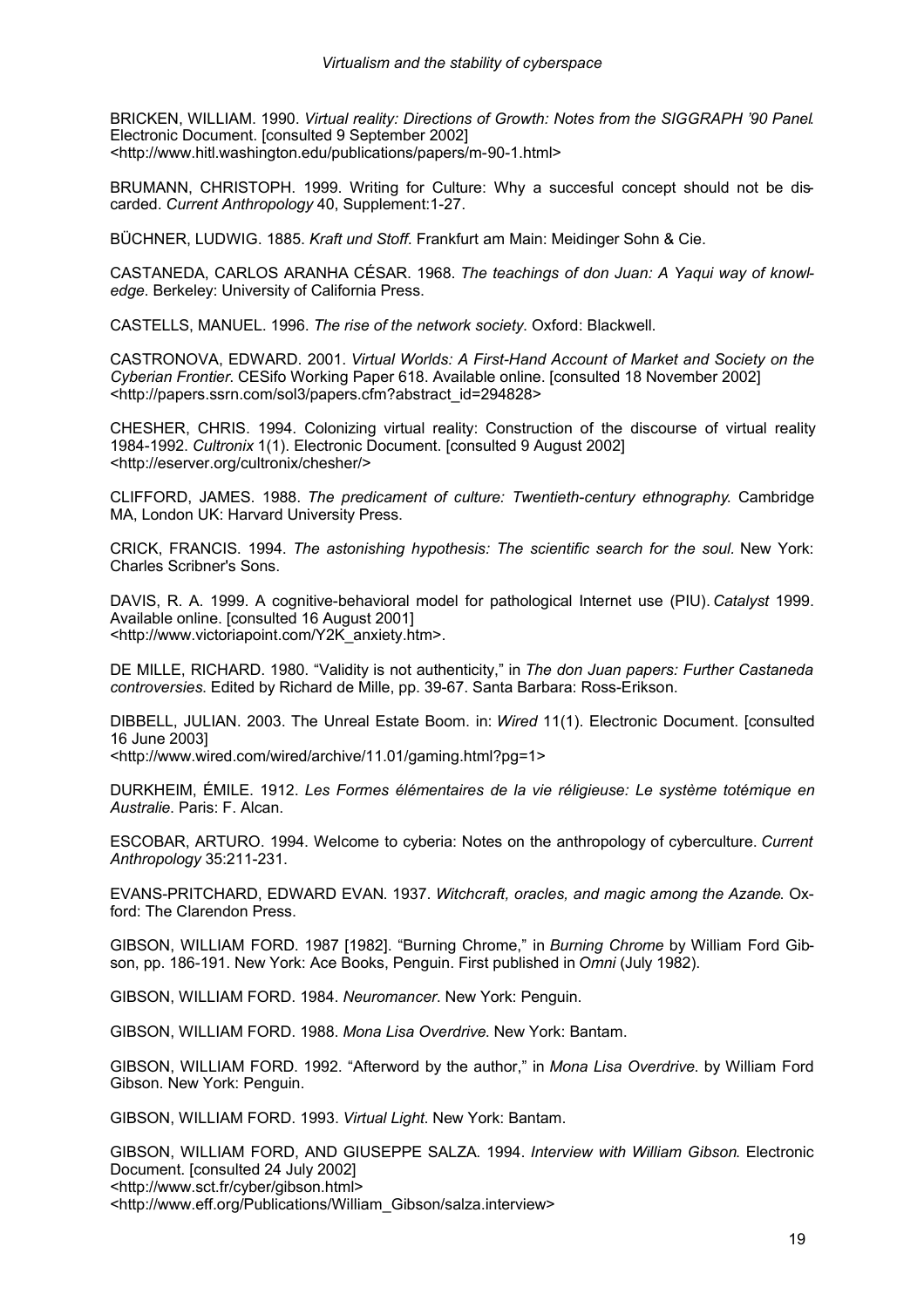GILLIES, JAMES, AND ROBERT CAILLIAU. 2000. *How the web was born: The story of the world wide web*. Oxford: Oxford University Press.

HAKKEN, DAVID.1996. "Computers and Culture," in *Encyclopedia of Cultural Anthropology*. Edited by David Levinson and Melvin Ember, pp. 228-233. New York: Henry Holt.

HAKKEN, DAVID.1999. *Cyborgs@Cyberspace? An anthropologist looks to the future*. New York: Routledge.

HELMERS, SABINE. 1994. *Internet im Auge der Ethnographin*. Berlin: Wissenschaftszentrum Berlin für Sozialforschung.

HINE, CHRISTINE. 2000. *Virtual ethnography*. London: Sage.

JAMES, WILLIAM. 1890. *The principles of psychology*. New York: Henry Holt.

KNORR-CETINA, KARIN D. 1980. *The manufacture of knowledge: An essay on the constructivist and contextual nature of science*. Oxford: Oxford University Press.

KRUEGER, MYRON W. 1983. *Artificial Reality*. Reading: Addison-Wesley.

KUHN, THOMAS. 1962. *The structure of scientific revolutions*. Chicago: University of Chicago Press.

LANIER, JARON, AND ADAM HEILBRUN. 1988. A vintage virtual reality interview. Electronic Document. [consulted 6 June 2002] First published 1988 in *Whole Earth Review*. <http://people.advanced.org/~jaron/vrint.html> <http://www.well.com/user/jaron/vrint.html>

LASTOWKA, GREGORY F., AND DAN HUNTER. 2003. *The Law of the Virtual Worlds*. University of Pennsylvania Law School, Public Law and Legal Theory Research Paper Series, Research Paper No. 26. Version 1.12, Friday, May 2, 2003. Available online. [consulted 16 June 2003] <http://papers.ssrn.com/abstract=402860>

MALINOWSKI, BRONISLAW. 1926. *Crime and Custom in Savage Society*. London: Kegan Paul.

MARKHAM, ANNETTE. 1998. *Life online: Researching real experience in virtual space*. Walnut Creek: AltaMira.

MERLEAU-PONTY, MAURICE. 2002[1945]. Phenomenology of perception: an introduction. London: Routledge, first published as Phénoménologie de la perception. Paris: Gallimard.

MILLER, DANIEL, AND DON SLATER. 2000. *The internet: An ethnographic approach*. Oxford: Berg.

MILLER, DAVID. 1999. Being an absolute skeptic. *Science* 284:1625-1626.

NOË, ALVA. 2002. Is the visual world a grand illusion? *Journal of Consciousness Studies* 9(5-6):1-12.

NAUGHTON, JOHN. 1999. *A brief history of the future: The origins of the internet*. London: Weidenfeld and Nicolson.

PACCAGNELLA, LUCIANO. 1997. Getting the seats of your pants dirty: Strategies for ethnographic research on virtual communities. *Journal of Computer Mediated Communication* 1(4). Milan: Department of Sociology, University of Milan. Electronic Document. [consulted 16 November 2001] <http://www.ascusc.org/jcmc/vol3/issue1/paccagnella.html>

PFAFFENBERGER, BRYAN. 1992. Social Anthropology of Technology. *Annual Review of Anthropology* 21:491-516.

PHELPS, ANDREW. 2003. A Funny Thing Happened on the Way to the... Vault... in: *GOT GAME?: the future of play*. Electronic weblog. [consulted 28 March 2003] <http://www.corante.com/gotgame/archives20030301.html#26974>

POPPER, KARL RAIMUND. 1959. *The logic of scientific discovery*. New York: Basic Books. Originally published as Logik der Forschung, Vienna, Julius Springer Verlag, 1935.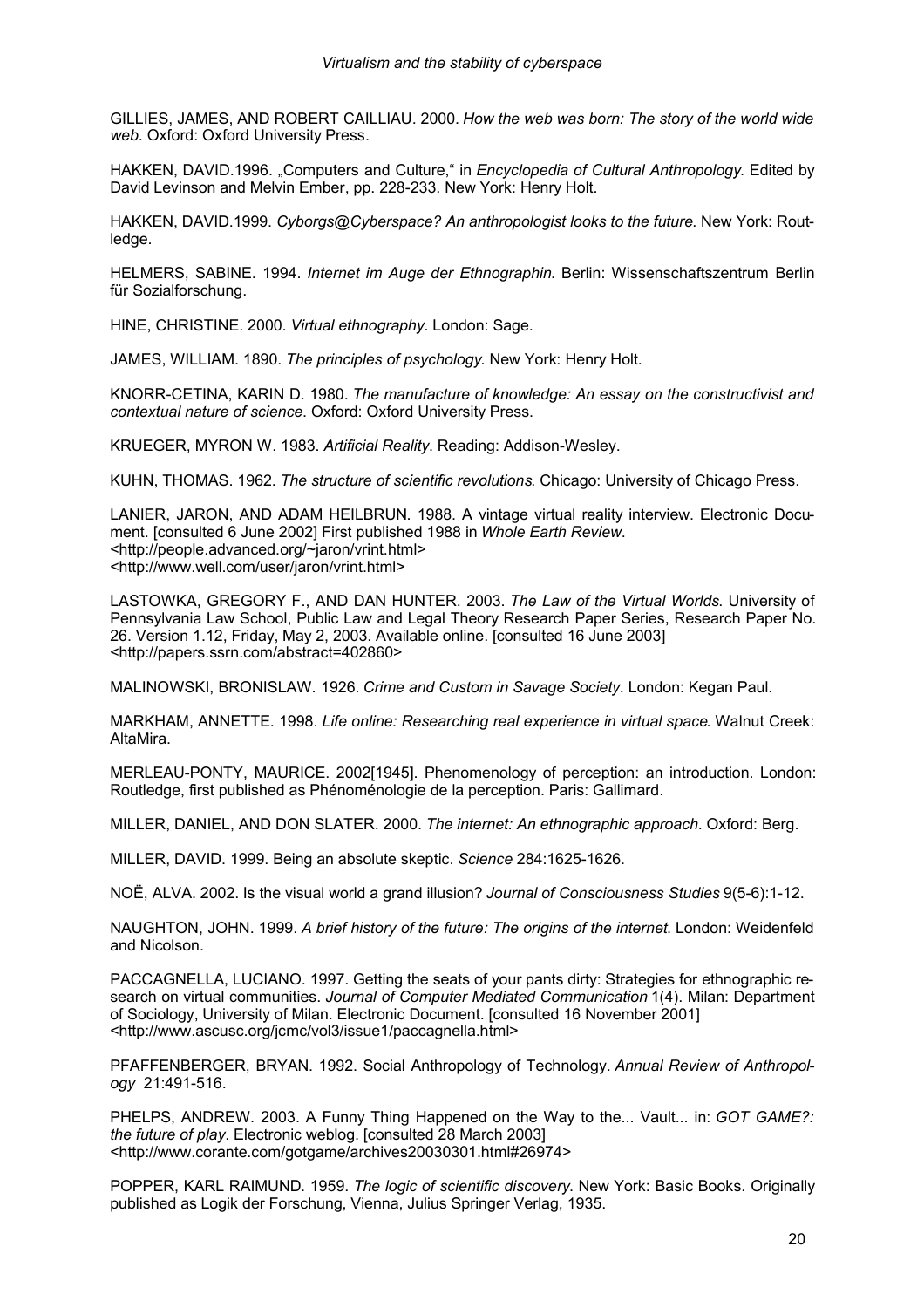PRINGLE, IAN. 2002. Rural community ICT applications: The Kothmale model. *The Electronic Journal on Information Systems in Developing Countries* 8(4):1-14. Electronic Document. [consulted 28 October 2002]

<http://www.is.cityu.edu.hk/research/ejisdc/vol8/v8r4.pdf>

RADCLIFFE-BROWN, ALFRED REGINALD. 1949. Functionalism: A Protest. *American Anthropologist* 51:320-323.

REDFIELD, ROBERT. 1962 [1957]. "The universally human and the culturally variable," in: *Human nature and the study of society: The papers of Robert Redfield*. Edited by Margaret Park Redfield. Vol. I, pp. 439-453. Chicago: The University of Chicago Press.

REID [STEERE], ELIZABETH M. 1994. *Cultural formations in text-based virtual realities*. Melbourne: Masters Thesis. Available online. [consulted 12 November 2001] <http://home.earthlink.net/~aluluei/cult-form.htm>

REID [STEERE], ELIZABETH M. 1995. "Virtual worlds: Culture and imagination," in *Cybersociety: Computer-mediated communication and community*. Edited by Steven G. Jones, pp. 164-183. Thousand Oaks: Sage.

REID [STEERE], ELIZABETH M. 1996. "Text-Based Virtual Realities: Identity and the Cyborg Body," in *High Noon on the Electronic Frontier: Conceptual Issues in Cyberspace*. Edited by Peter Ludlow. Cambridge: MIT Press.

REID [STEERE], ELIZABETH M. 1998. "The Self and the Internet: Variations on the 'Illusion' of One Self," in *Psychology and the Internet: Intrapersonal, Interpersonal, and Transpersonal Implications*. Edited by Jayne Gackenbach. San Diego: Academic Press.

RHEINGOLD, HOWARD. 1991. *Virtual reality: Exploring the brave new technologies of artificial experience and interactive worlds – from cyberspace to teledildonics*. New York: Summit Books.

RHEINGOLD, HOWARD. 1993. *The virtual community: Homesteading on the electronic frontier*. Reading: Addison-Wesley. Available online. [consulted 13 May 2002] <http://www.rheingold.com/vc/book/intro.html>

ROESSLER, JOHANNES. 2000. Attention and the Self: An appreciation of C. O. Evans' 'The Subject of Consciousness'. *Journal of Consciousness Studies* 7(5):76-82.

SAID, EDWARD WADIE. 1978. *Orientalism: Western conceptions of the Orient*. London: Routledge & Kegan Paul.

SCHÜTZ, ALFRED. 1945. "On multiple realities," in *Collected papers I: The problem of social reality*. Edited by Maurice Natanson. pp. 207-259. The Hague: Martinus Nijhoff.

SCHÜTZ, ALFRED. 1953. "Don Quixote and the problem of reality," in *Collected papers II: Studies in social theory*. Edited by Maurice Natanson. pp. 135-158. The Hague: Martinus Nijhoff.

SCHÜTZ, ALFRED. 1973. *Structures of the life-world*. Vol. 1. Evanston: Northwestern University Press.

SCHWIMMER, BRIAN. 1996. Anthropology on the internet: A review and evaluation of networked resources. *Current Anthropology* 37:561-568. Available online [consulted 16 November 2001] <http://artsci.wustl.edu/~anthro/ca/papers/schwimmer/intro.html>

SEGAL, LYNN. 1986. *The dream of reality: Heinz von Foerster's constructivism*. New York: W.W. Norton.

SØBY, MORTEN. 1998. Collective Intelligence – Becoming Virtual. Paper/16. Kongress der Deutschen Gesellschaft für Erziehungswissenschaft: Medie-Generation, Universität Hamburg. Originally published as Vi er alle kyborgere. *Nordisk Pedagogik* (18)1:16-35. Electronic Document. [consulted 9 September 2002]

<http://folk.uio.no/mortenso/Collective.Intelligence.html>

SPENCER, JONATHAN. 1996. "Orientalism," in *Encyclopedia of social and cultural anthropology*. Edited by Alan Barnard and Jonathan Spencer. pp. 407-408. London, New York: Routledge.